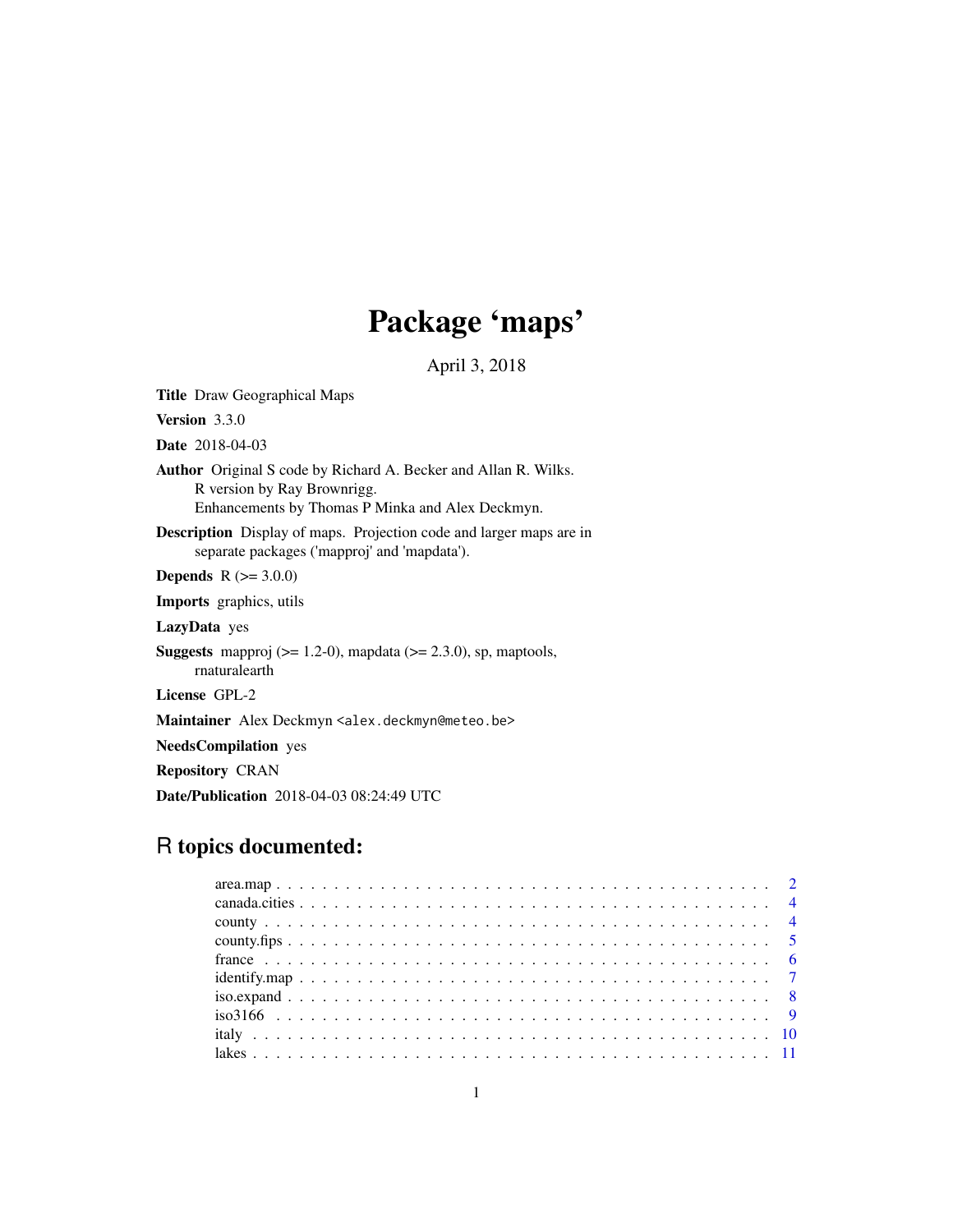<span id="page-1-0"></span>

|       |       | 20 |
|-------|-------|----|
|       |       | 21 |
|       |       | 22 |
|       |       |    |
|       |       |    |
|       |       |    |
|       |       |    |
|       |       |    |
|       |       |    |
|       |       |    |
|       |       |    |
|       |       |    |
|       |       |    |
|       |       |    |
|       |       |    |
|       | world |    |
|       |       |    |
|       |       |    |
|       |       |    |
| Index |       | 38 |

area.map *Area of projected map regions*

# Description

Computes the areas of regions in a projected map.

# Usage

```
area.map(m, regions = "." , squareTRUE, ...)
```
# Arguments

| m                       | a map object containing named polygons (created with $fill = TRUE$ ). |
|-------------------------|-----------------------------------------------------------------------|
| regions                 | a character vector naming one of more regions, as in map.             |
| sqmi                    | If TRUE, measure area in square miles. Otherwise keep the units of m. |
| $\cdot$ $\cdot$ $\cdot$ | additional arguments to match.map                                     |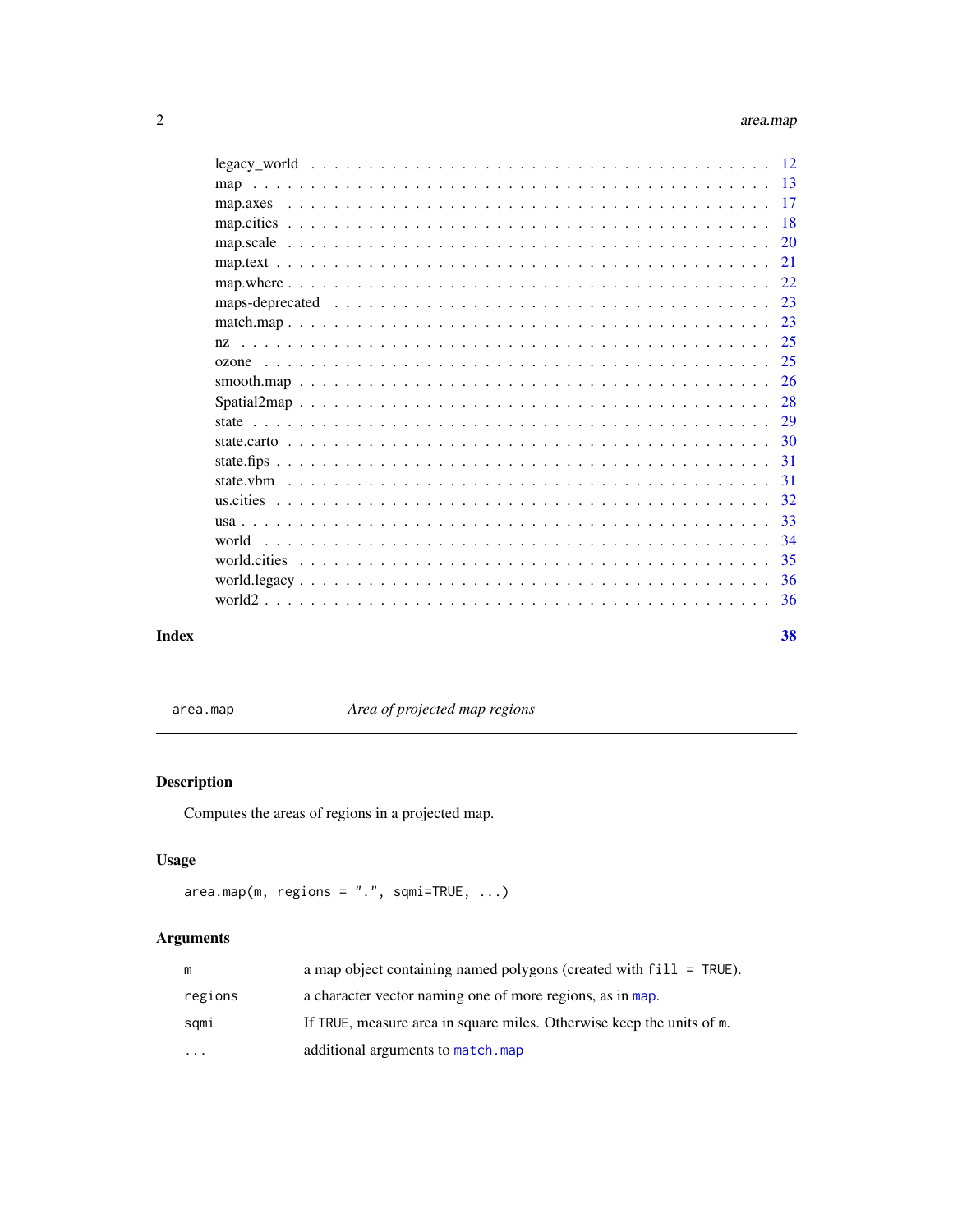#### <span id="page-2-0"></span>area.map 3

# Details

The area of each matching region in the map is computed, and regions which match the same element of regions have their areas combined. Each region is assumed planar, with vertices specified by the x and y components of the map object.

The correct use of this function is to first use [map](#page-12-1) to create polygons and project the coordinates onto a plane, then apply area.map to compute the area of the projected regions. If the projection is area-preserving (such as albers), then these areas will match the area on the globe, up to a constant. To get an absolute area in square miles, the sqmi option will scale the result, depending on the projection.

The coordinates from [map](#page-12-1) are affected by its resolution argument, so use resolution=0 for the most accurate areas.

# Value

a named vector of region areas.

# **NOTE**

The sqmi option assumes the coordinates have been projected with the [mapproject](#page-0-0) function.

# Author(s)

Tom Minka

# See Also

area.polygon, apply.polygon

```
# because the projection is rectangular, these are not true areas on the globe.
m = map("state", fill = TRUE, plot = FALSE)area.map(m)
area.map(m, ".*dakota")
area.map(m, c("North Dakota", "South Dakota"))
if(require(mapproj)) {
 # true areas on the globe
 m = map("state", proj="bonne", param=45, fill=TRUE, plot=FALSE)
 # North Dakota is listed as 70,704 square miles
 area.map(m, "North Dakota")
}
```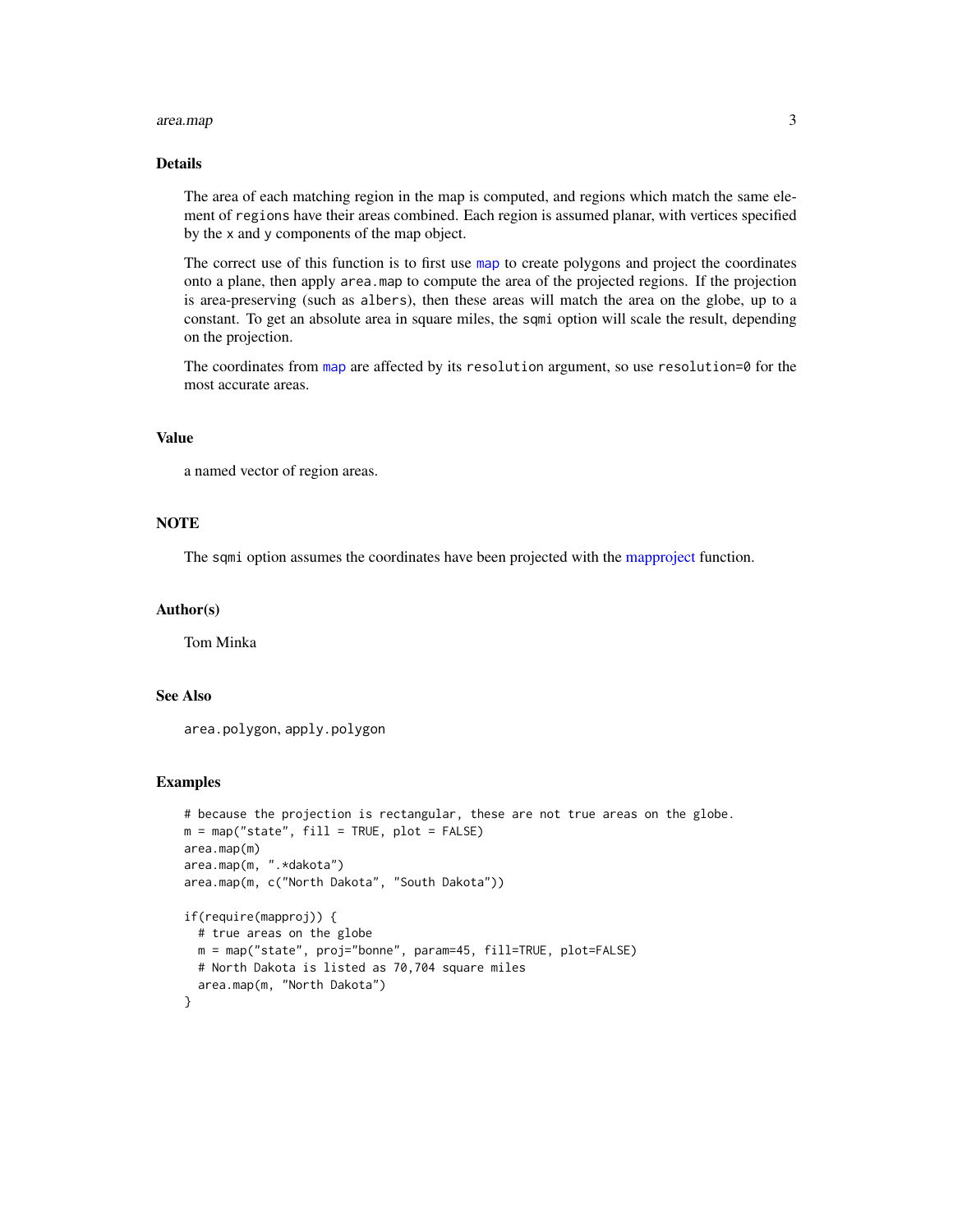<span id="page-3-2"></span><span id="page-3-0"></span>

This database is of Canadian cities of population greater than about 1,000. Also included are province capitals of any population size.

# Format

A list with 6 components, namely "name", "country.etc", "pop", "lat", "long", and "capital", containing the city name, the province abbreviation, approximate population (as at January 2006), latitude, longitude and capital status indication (0 for non-capital, 1 for capital, 2 for provincial capital.

# **NOTE**

Some of the city names may be out of date. Please send any corrections to the package maintainer.

# See Also

[map.cities](#page-17-1)

<span id="page-3-1"></span>county *United States County Map*

#### Description

This database produces a map of the counties of the United States mainland generated from US Department of the Census data (see the reference).

# Usage

```
data(countyMapEnv)
```
#### Format

The data file is merely a character string which specifies the name of an environment variable which contains the base location of the binary files used by the map drawing functions. This environment variable (R\_MAP\_DATA\_DIR for the datasets in the maps package) is set at package load time *if it does not already exist*. Hence setting the environment variable before loading the package can override the default location of the binary datasets.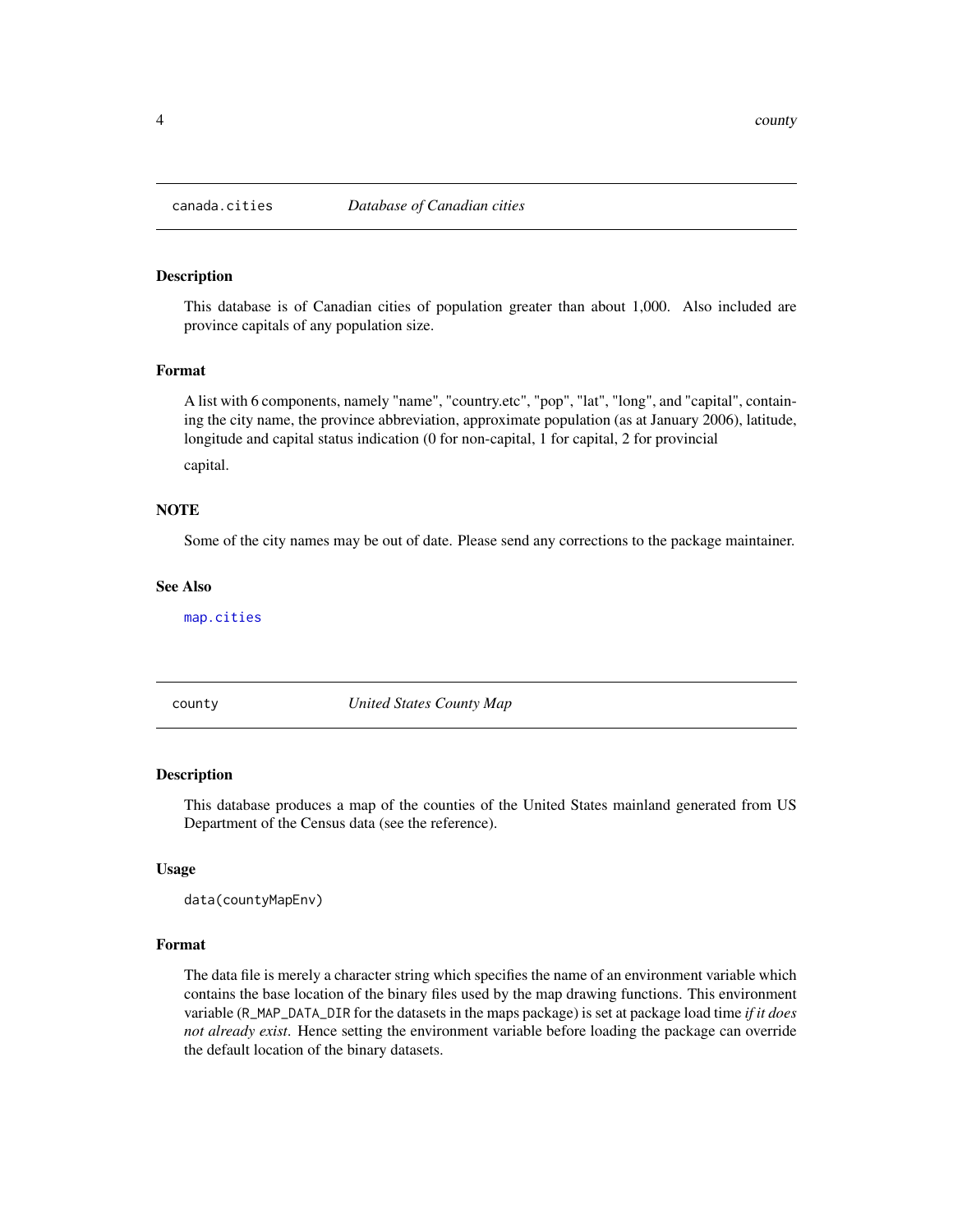# <span id="page-4-0"></span>county.fips 5

### References

Richard A. Becker, and Allan R. Wilks, "Maps in S", *AT\&T Bell Laboratories Statistics Research Report [93.2], 1993.*

Richard A. Becker, and Allan R. Wilks, "Constructing a Geographical Database", *AT\&T Bell Laboratories Statistics Research Report [95.2], 1995.*

US Department of Commerce, Census Bureau, *County Boundary File,* computer tape, available from Customer Services, Bureau of the Census, Washingdon DC 20233.

# See Also

[map](#page-12-1).

# Examples

 $map('county', 'iowa', fill = TRUE, col = palette())$ 

<span id="page-4-1"></span>county.fips *FIPS county codes for US County Map*

# Description

A database matching FIPS codes to maps package county and state names.

#### Usage

data(county.fips)

# Format

A list with 2 components, namely "fips" and "polyname", containing the FIPS number and respective state or county polygon name. Note that "fips" is represented as an integer, so any leading zero (which is part of the fips code) is not shown by default.

# See Also

[state.fips](#page-30-1)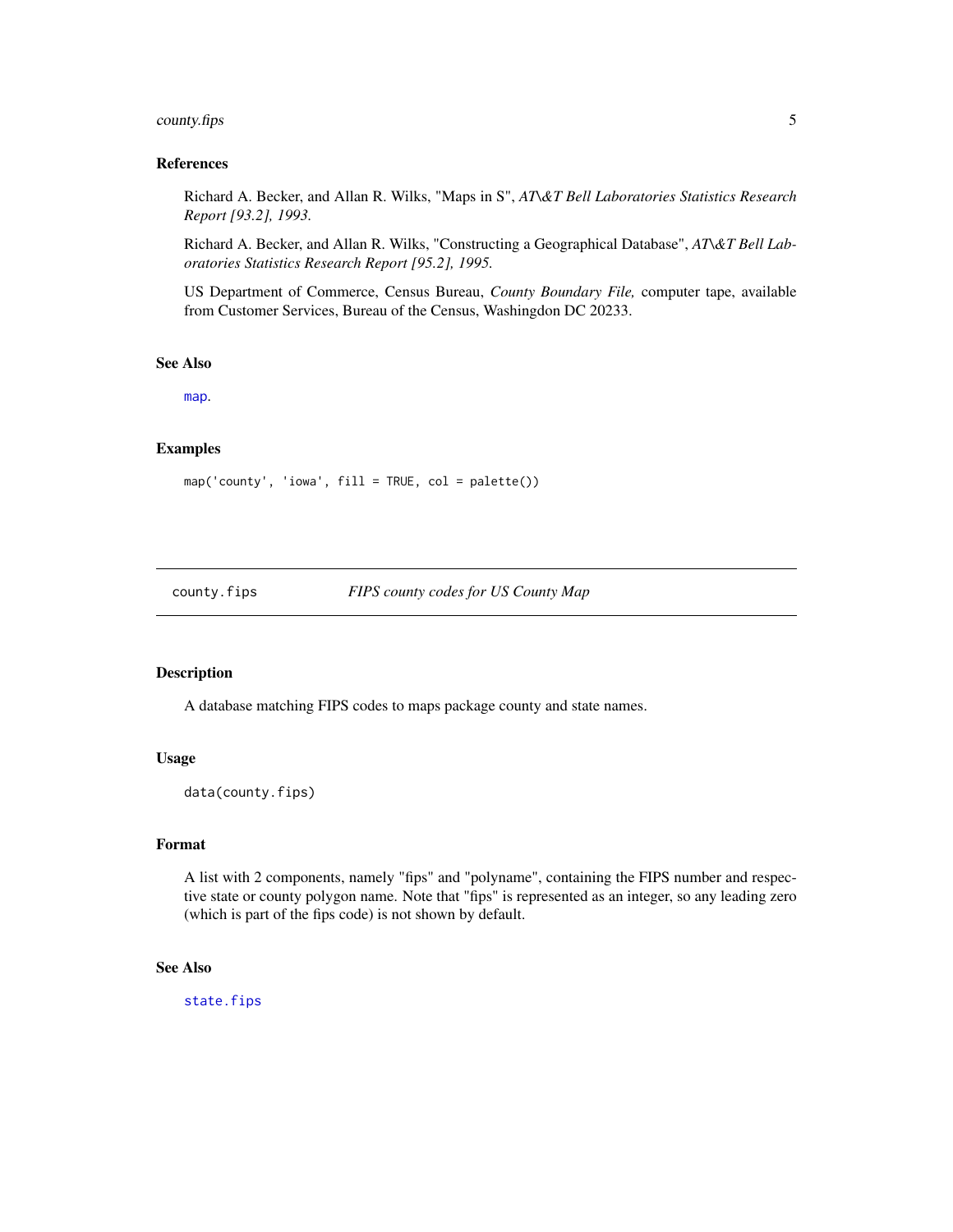<span id="page-5-0"></span>

This france database comes from the NUTS III (Tertiary Administrative Units of the European Community) database of the United Nations Environment Programme (UNEP) GRID-Geneva data sets. These were prepared around 1989, and so may be somewhat out of date.

Users of data sets supplied through UNEP/GRID are requested to incorporate in output products and reports acknowledgements to the originator of the data and to the fact that they were acquired through UNEP/GRID. Appropriate wording may be "UNESCO (1987) through UNEP/GRID-Geneva".

#### Usage

data(franceMapEnv)

# Format

The data file is merely a character string which specifies the name of an environment variable which contains the base location of the binary files used by the map drawing functions. This environment variable (R\_MAP\_DATA\_DIR for the datasets in the maps package) is set at package load time *if it does not already exist*. Hence setting the environment variable before loading the package can override the default location of the binary datasets.

# References

Richard A. Becker, and Allan R. Wilks, "Maps in S", *AT\&T Bell Laboratories Statistics Research Report [93.2], 1993.*

Richard A. Becker, and Allan R. Wilks, "Constructing a Geographical Database", *AT\&T Bell Laboratories Statistics Research Report [95.2], 1995.*

# See Also

[map](#page-12-1)

# Examples

 $map('france', fill = TRUE, col = 1:10)$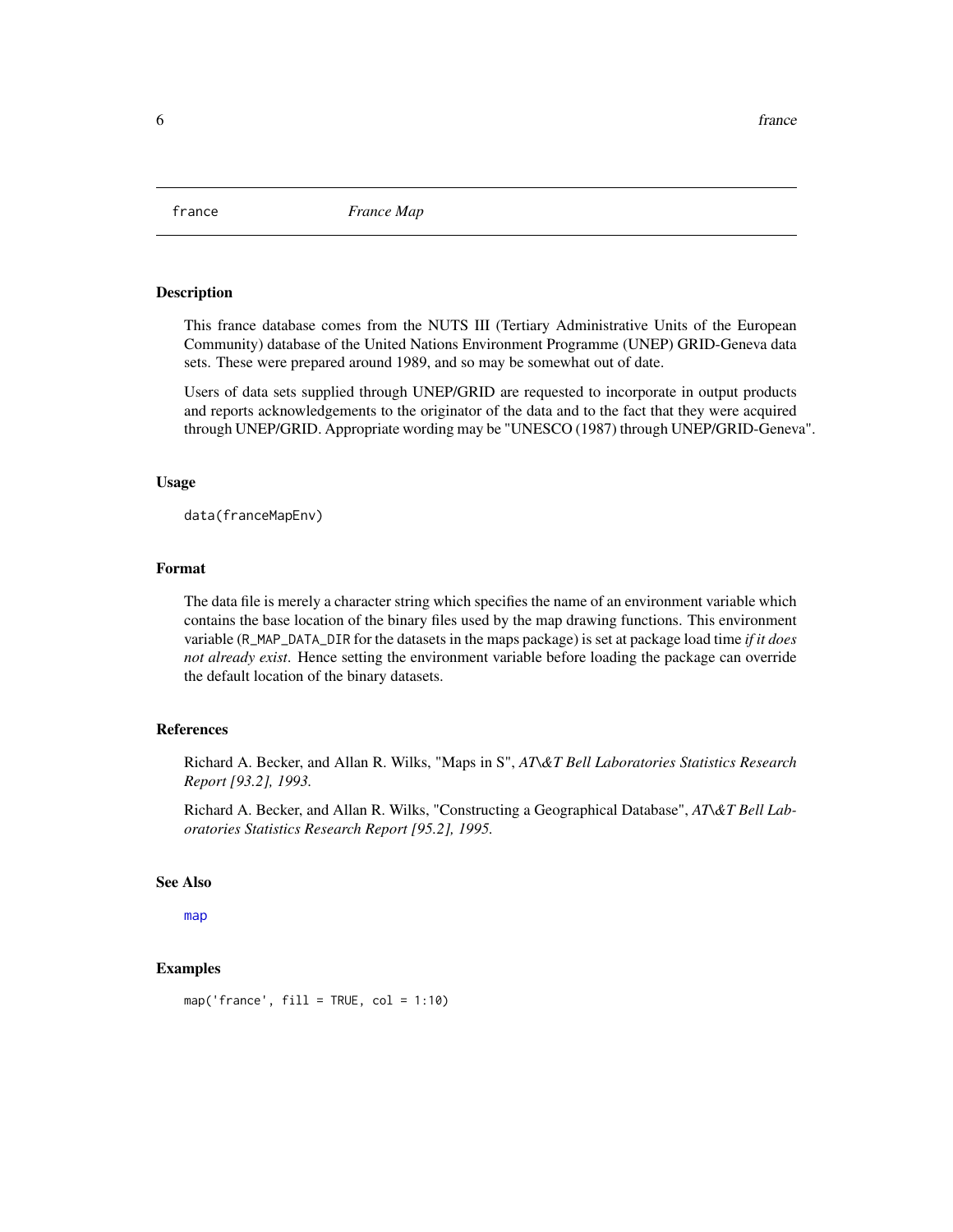<span id="page-6-0"></span>

Identifies the map regions clicked by the user.

# Usage

```
## S3 method for class 'map'
identify(x, n = 1, index = FALSE, ...)
```
# Arguments

| x     | a map object containing named polygons.                          |
|-------|------------------------------------------------------------------|
| n     | the number of clicks to wait for.                                |
| index | If TRUE, returns the index of the polygon, rather than its name. |
|       | additional arguments passed to identify.default.                 |

# Details

The current algorithm is somewhat crude — selects the region whose centroid is closest to the click. A more sophisticated approach would use [map.where](#page-21-1).

# Value

a character vector of length n, naming the selected regions.

# Author(s)

Tom Minka

# See Also

[identify](#page-0-0), [map.where](#page-21-1)

```
identify(map("state", fill = TRUE, col = 0))
if(require(mapproj))
 identity(map("world", proj = "lagrange", fill = TRUE, col = 0, wrap=c(-180,180,-90))
```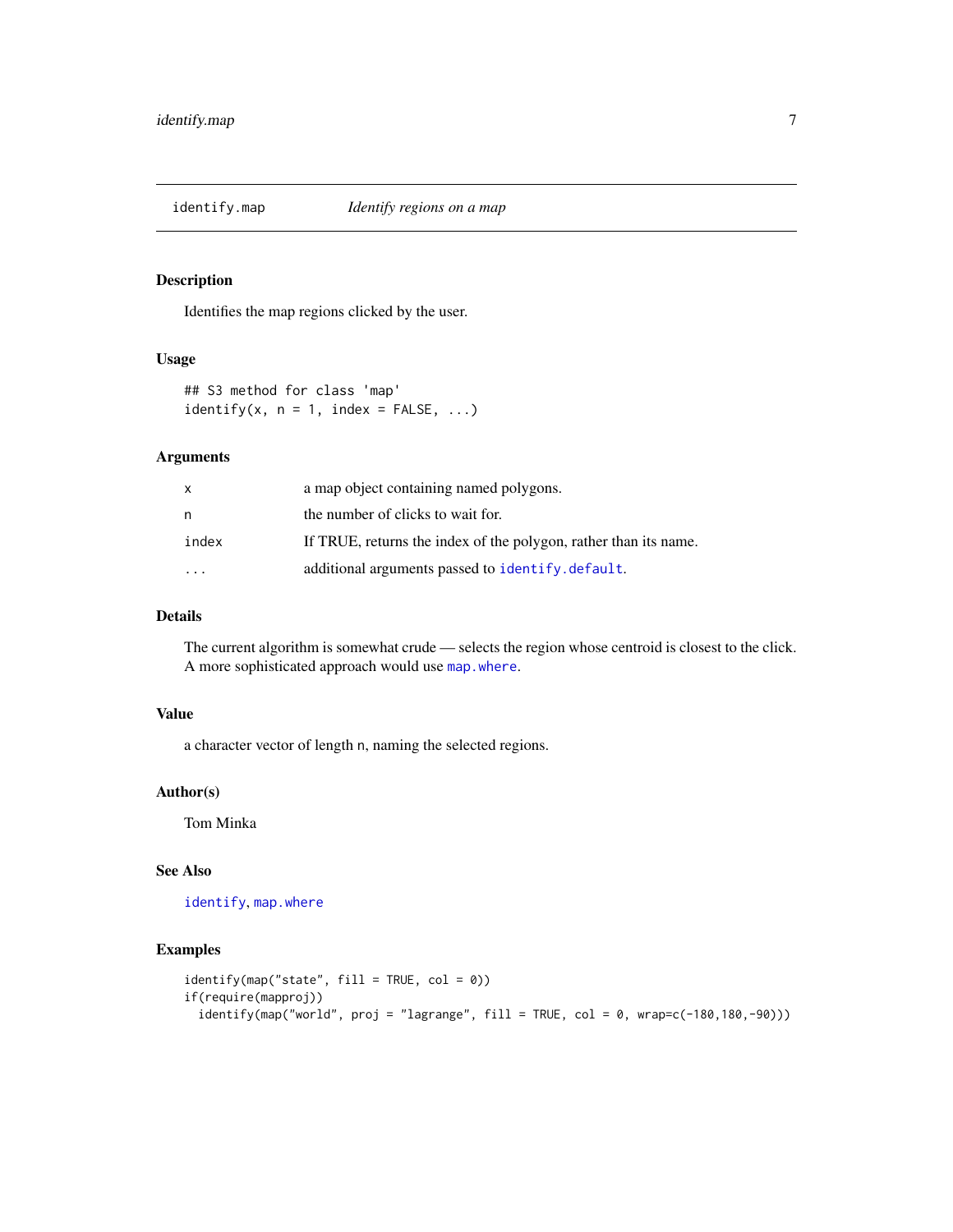<span id="page-7-1"></span><span id="page-7-0"></span>

This data set and the simple look-up functions allow to build lists of counrtries for the world map.

# Usage

```
iso.expand(a, regex=TRUE)
sov.expand(sov, regex=TRUE)
       iso.alpha(x, n=2)
```
# Arguments

| a            | A vector of ISO codes. All elements should have the same length, either 2 or 3<br>letters. Not case sensitive.                                                                                                                                                           |
|--------------|--------------------------------------------------------------------------------------------------------------------------------------------------------------------------------------------------------------------------------------------------------------------------|
| SOV          | A vector of country names. The result is a list of all countries that fall under<br>their sovereignty. Case sensitive, must fit completeley.                                                                                                                             |
| regex        | If TRUE (default), the return vector has the same length as the input (a or sov),<br>but the entries may be regular expressions. If FALSE, the result is a vector of<br>polygon names. This may be more readable, but the return vector may be longer<br>than the input. |
| $\mathsf{x}$ | Vector of country names, may include colons.                                                                                                                                                                                                                             |
| n            | An integer identitying which ISO code is required. Allowed values are 2 and 3.                                                                                                                                                                                           |

# Details

The ISO 3166-1 standard identifies countries by a 2 and 3 letter codes. iso.expand translates these codes into the country names as used by the world data base. iso.alpha does the reverse. Note that these functions will not work well with the legacy world data base. Some countries have different ISO codes for different regions (e.g. China:Hong Kong has ISO code HK). In such cases, iso.alpha will return the main code, but iso.expand will return a regular expression that excludes some parts.

# Value

iso.expand returns vector of country names. When used as input for map it will plot all the countries as identified either by their sovereignty or by ISO codes. If regex=FALSE the length of the vector may be shorter or longer than the input. If regex=TRUE, the results are concatenated in regular expressions. This format is less readable, but can be used as input e.g. for match.map. iso.alpha always returns a vector of the same length as the input, containing the 2- or 3-letter codes.

# **NOTE**

These functions use regular expressions and the results will often not work well with map(..., exact=TRUE).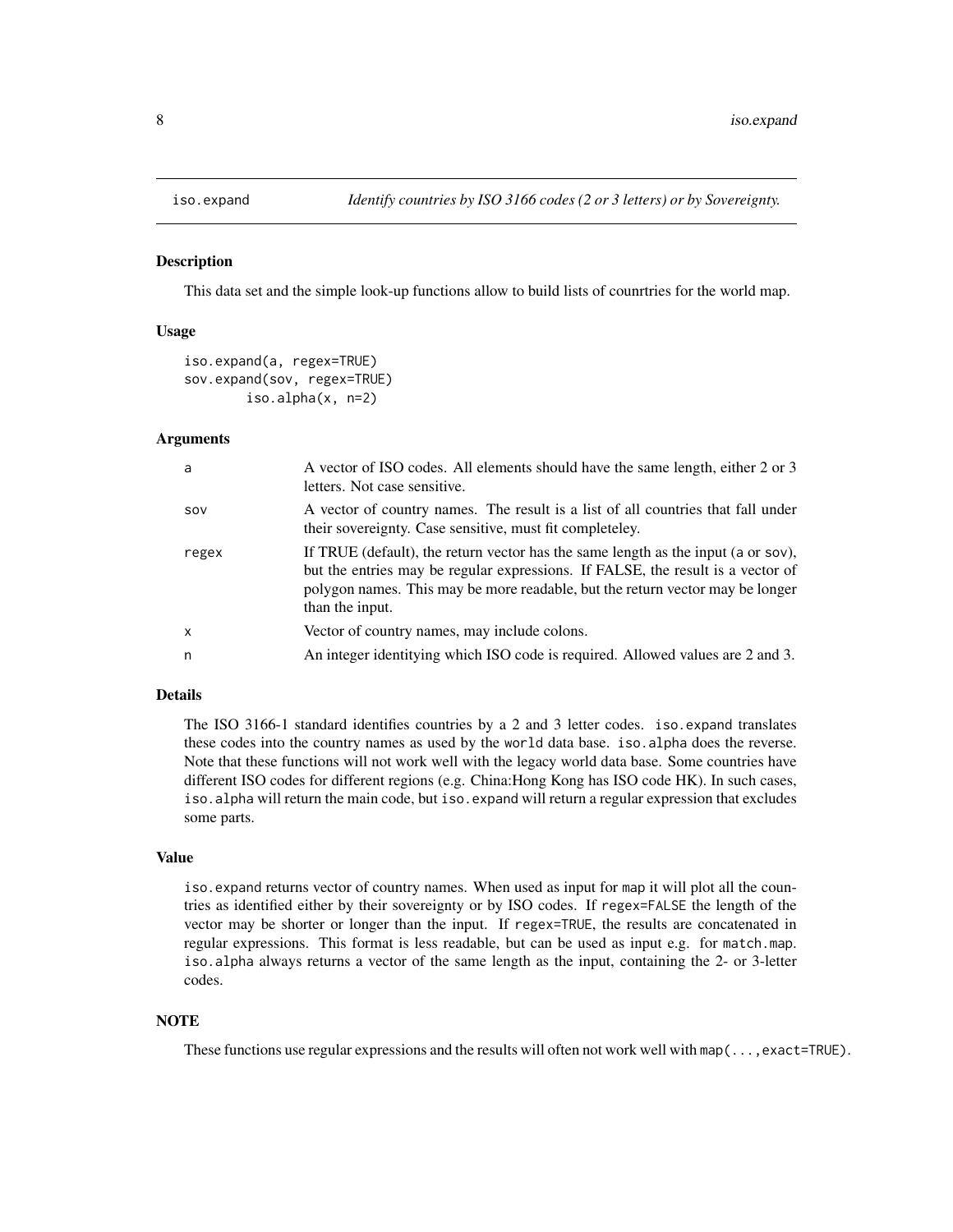#### <span id="page-8-0"></span> $\frac{1}{9}$  iso3166

# References

[https://en.wikipedia.org/wiki/ISO\\_3166-1\\_alpha-2](https://en.wikipedia.org/wiki/ISO_3166-1_alpha-2)

# See Also

[match.map](#page-22-1),[map.text](#page-20-1),[iso3166](#page-8-1)

#### Examples

```
# France and all its overseas departments, territories etc.
sov.expand("France") # France and all its overseas departments, territories etc.
# Canary Islands are not included in map("Spain")
iso.expand("ES")
map(regions=sov.expand("Spain"))
# draw a map with ISO codes as labels:
wm <- map("world", fill=TRUE, col=0, xlim=c(-10,40), ylim=c(30,60))
# take out islands, but you loose e.g. UK, New Zealand, small island states
nam <- grep(":", wm$names, inv=TRUE, val=TRUE)
# ad ISO codes as label
map.text(wm, regions=nam, label=iso.alpha(nam), col=2, exact=TRUE, add=TRUE)
```
<span id="page-8-1"></span>iso3166 *ISO 3166 country codes (2 or 3 letters) and sovereignty.*

#### Description

This data set lists all ISO3166 country codes and the sovereignty for each country in the list. Some entries are regular expressions.

#### Format

A data frame with 5 columns: "a2", "a3", "name", "mapname", "sovereignty". These contain the 2 and 3-letter ISO code, the official name, the (possibly shorter) name used in the map data base, and the sovereign country.

# Details

The ISO 3166-1 standard identifies countries by a 2 and 3 letter codes. This table listst these for all countries on the world map. This data set also serves as basis for the function iso.expand() and its siblings.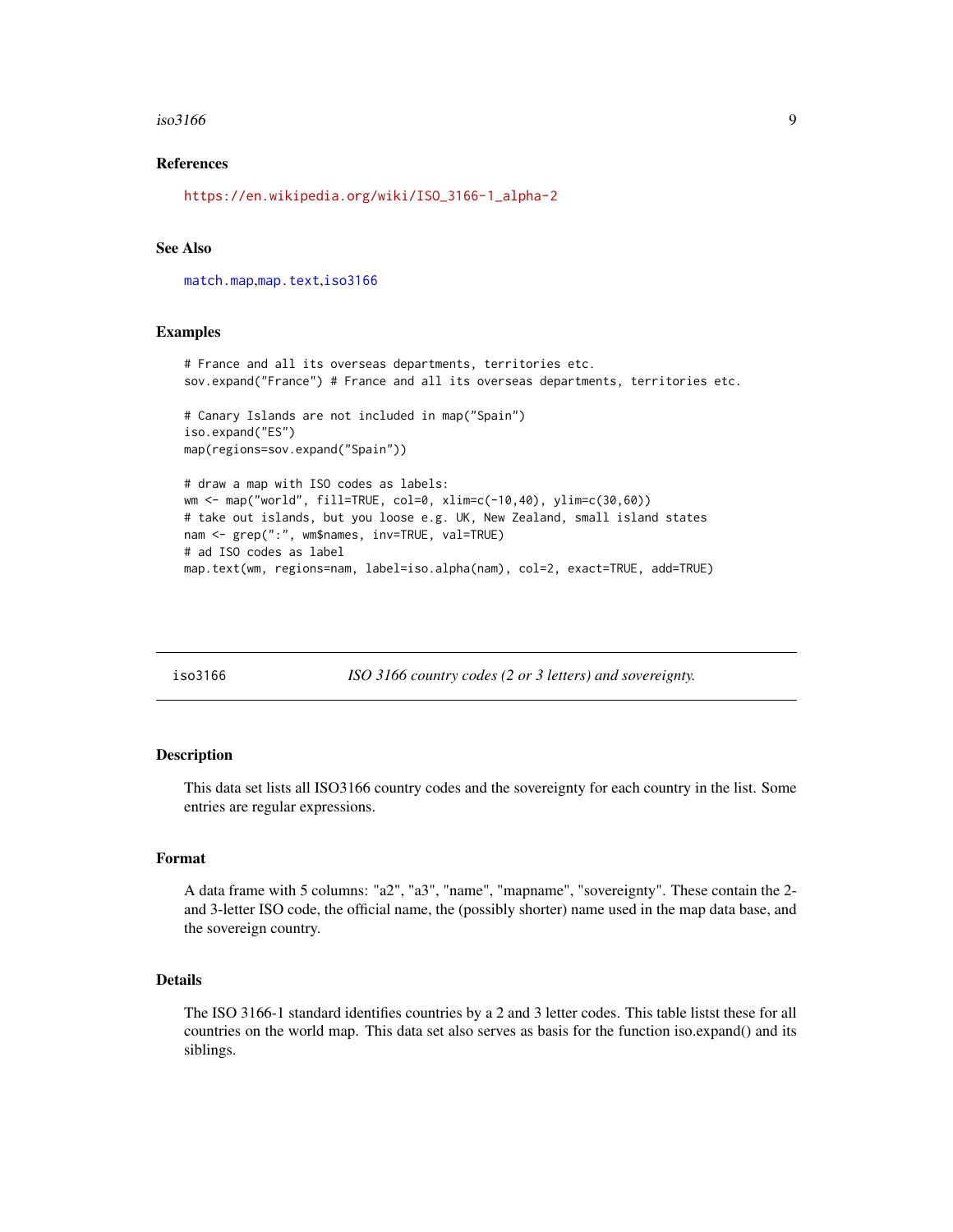# **NOTE**

Some countries have different ISO codes for some regions. To deal with such particular cases, the "mapname" column may sometimes contain (perl-style) regular expressions rather than simply a country name. For instance, "FI" has mapname "Finland(?!:Aland)", because the Aland islands have a different ISO code. Other codes may appear in two rows if certain parts of countries are not written with the main country as base name. Usually, that is for compatibility with the legacy world data base.

#### References

[https://en.wikipedia.org/wiki/ISO\\_3166-1\\_alpha-2](https://en.wikipedia.org/wiki/ISO_3166-1_alpha-2)

#### See Also

[iso.expand](#page-7-1)

italy *Italy Map*

#### Description

This italy database comes from the NUTS III (Tertiary Administrative Units of the European Community) database of the United Nations Environment Programme (UNEP) GRID-Geneva data sets. These were prepared around 1989, and so may be somewhat out of date.

Users of data sets supplied through UNEP/GRID are requested to incorporate in output products and reports acknowledgements to the originator of the data and to the fact that they were acquired through UNEP/GRID. Appropriate wording may be "UNESCO (1987) through UNEP/GRID-Geneva".

# Usage

data(italyMapEnv)

# Format

The data file is merely a character string which specifies the name of an environment variable which contains the base location of the binary files used by the map drawing functions. This environment variable (R\_MAP\_DATA\_DIR for the datasets in the maps package) is set at package load time *if it does not already exist*. Hence setting the environment variable before loading the package can override the default location of the binary datasets.

# References

Richard A. Becker, and Allan R. Wilks, "Maps in S", *AT\&T Bell Laboratories Statistics Research Report [93.2], 1993.*

Richard A. Becker, and Allan R. Wilks, "Constructing a Geographical Database", *AT\&T Bell Laboratories Statistics Research Report [95.2], 1995.*

# <span id="page-9-0"></span>10 italy in the contract of the contract of the contract of the contract of the contract of the contract of the contract of the contract of the contract of the contract of the contract of the contract of the contract of th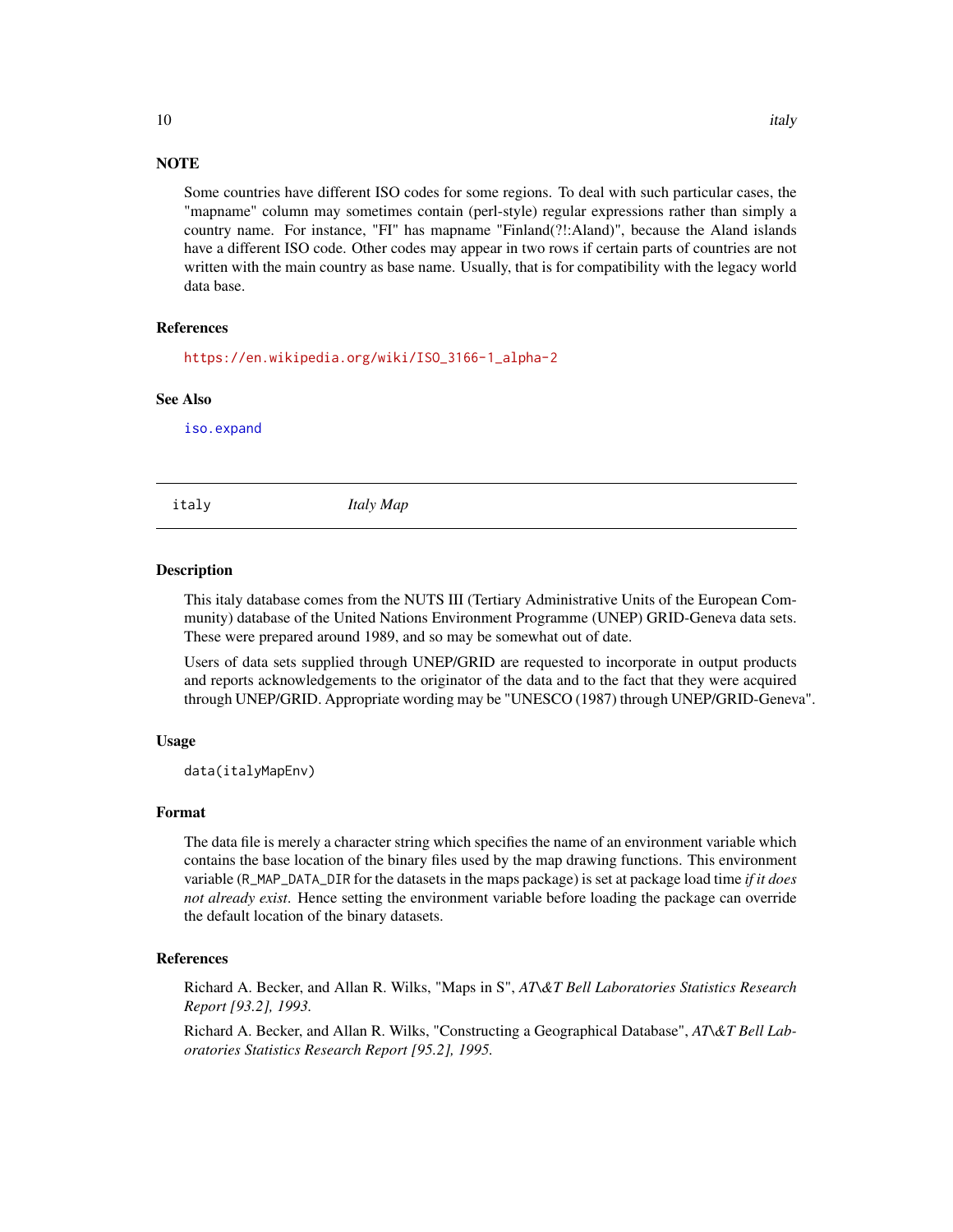#### <span id="page-10-0"></span>lakes and the set of the set of the set of the set of the set of the set of the set of the set of the set of the set of the set of the set of the set of the set of the set of the set of the set of the set of the set of the

# See Also

[map](#page-12-1)

# Examples

 $map('italy', fill = TRUE, col = 1:10)$ 

<span id="page-10-1"></span>

#### lakes *World lakes database*

# Description

This database contains a selection of large lakes (and islands within) taken from the Natural Earth 1:50m map, the same data source as the (v3.0) world map. The lake boundaries are consistent with the 'world' database.

# Usage

data(lakesMapEnv)

#### Format

The data file is merely a character string which specifies the name of an environment variable which contains the base location of the binary files used by the map drawing functions. This environment variable (R\_MAP\_DATA\_DIR for the datasets in the maps package) is set at package load time *if it does not already exist*. Hence setting the environment variable before loading the package can override the default location of the binary datasets.

# Source

The data in this data base is derived from the public domain GIS project Natural Earth, the file "ne\_50m\_lakes". The Natural Earth data set is available from [http://www.naturalearthdata.](http://www.naturalearthdata.com) [com](http://www.naturalearthdata.com).

# References

*Natural Earth project* <http://www.naturalearthdata.com>

# See Also

[map](#page-12-1).

```
map('world')
map('lakes', add=TRUE, fill=TRUE, col='white', boundary='black')
```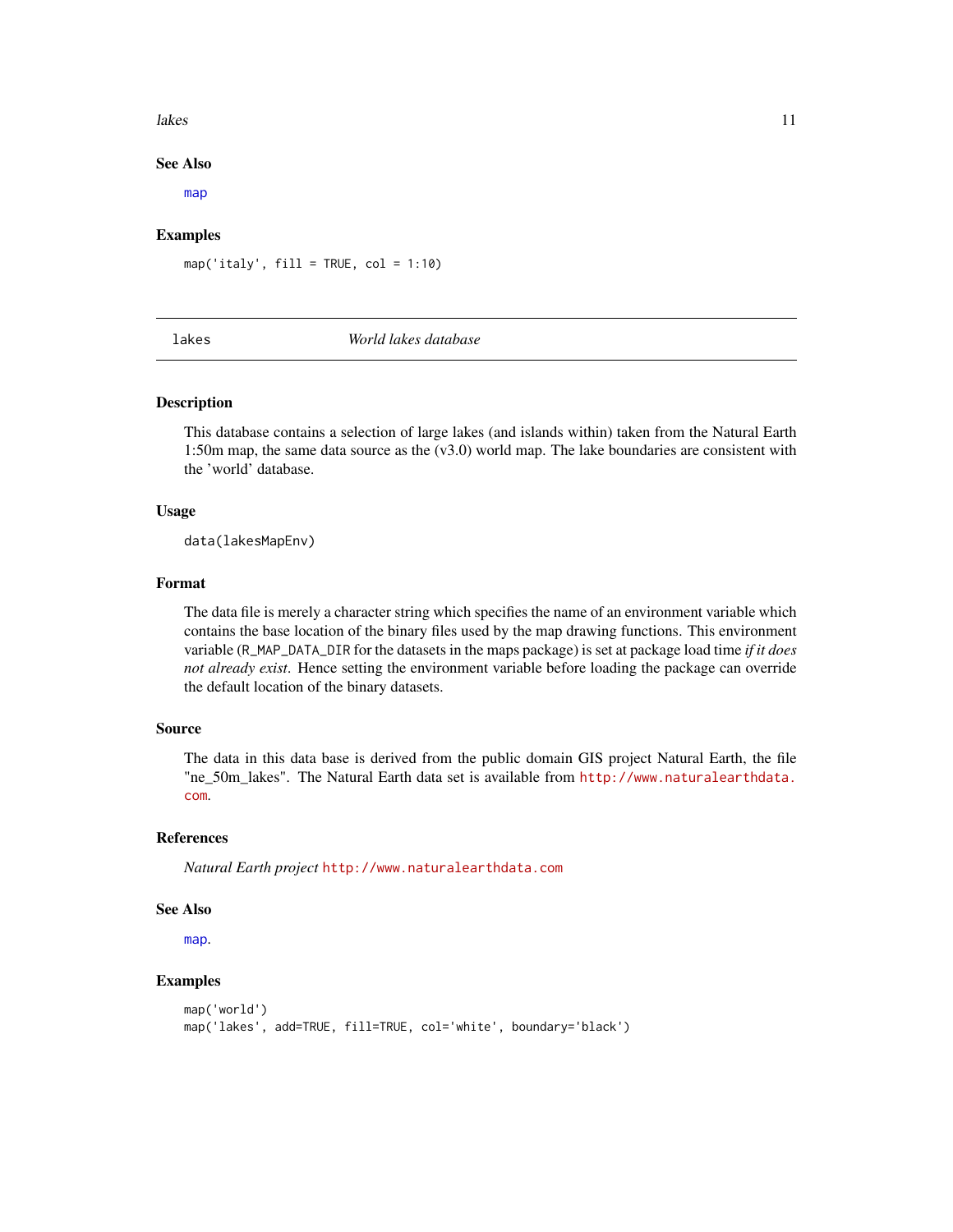<span id="page-11-1"></span><span id="page-11-0"></span>

This world database comes from a thinned cleaned-up version of the CIA World Data Bank II data and contains approximately 30,000 points representing the world coastlines and national boundaries approximatly around 1990.

#### Usage

data(worldMapEnv)

#### Format

The data file is merely a character string which specifies the name of an environment variable which contains the base location of the binary files used by the map drawing functions. This environment variable (R\_MAP\_DATA\_DIR for the datasets in the maps package) is set at package load time *if it does not already exist*. Hence setting the environment variable before loading the package can override the default location of the binary datasets.

During a transition period (maps version 3.0) it is possible to switch to the old legacy map using the function world.legacy(TRUE) or by setting the setting the environment variable R\_MAP\_DATA\_LEGACY=TRUE prior to loading the package.

In future releases, this dataset will be removed completely. It will however remain accessible via the mapdata package (as of version 2.3.0), where it is called worldLores

# Source

The CIA World Data Bank II is currently (2015) still available from [https://www.evl.uic.edu/](https://www.evl.uic.edu/pape/data/WDB/) [pape/data/WDB/](https://www.evl.uic.edu/pape/data/WDB/).

# References

Richard A. Becker, and Allan R. Wilks, "Maps in S", *AT\&T Bell Laboratories Statistics Research Report [93.2], 1993.*

Richard A. Becker, and Allan R. Wilks, "Constructing a Geographical Database", *AT\&T Bell Laboratories Statistics Research Report [95.2], 1995.*

# See Also

[map](#page-12-1),[world.legacy](#page-35-1),[world](#page-33-1)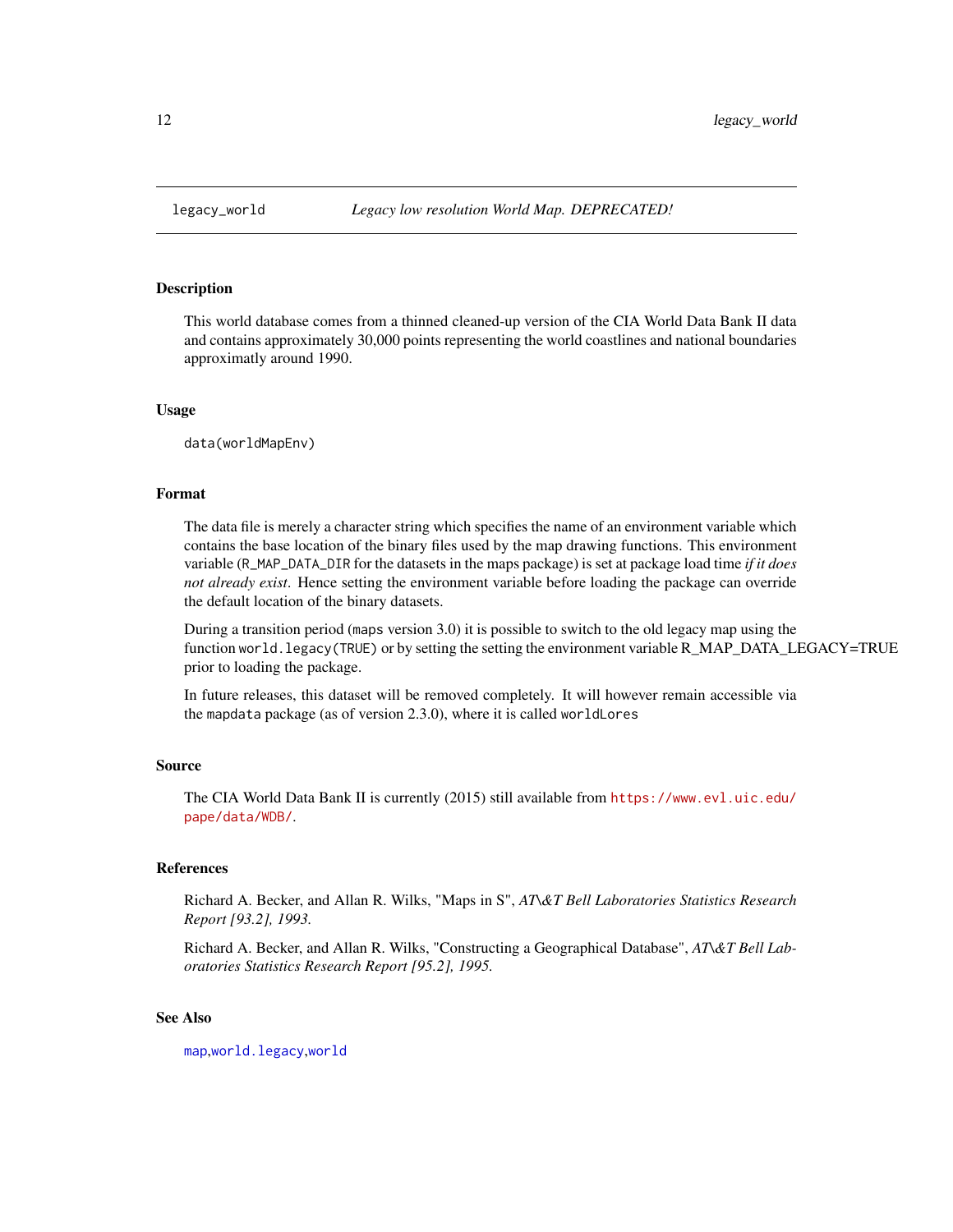#### <span id="page-12-0"></span> $map$  and  $13$

# Examples

```
## DEPRECATED:
# map('legacy_world', fill = TRUE, col = 1:10)
## Use mapdata::worldLores instead:
if (requireNamespace("mapdata", quietly=TRUE) && packageVersion("mapdata") >= "2.3") {
  map("mapdata::worldLores", fill = TRUE, col = 1:10)
}
```
# <span id="page-12-1"></span>map *Draw Geographical Maps*

# Description

Draw lines and polygons as specified by a map database.

# Usage

```
map(database = "world", regions = ".", exact = FALSE, boundary = TRUE,
  interior = TRUE, projection = "", parameters = NULL, orientation = NULL,
 fill = FALSE, col = 1, plot = TRUE, add = FALSE, namesonly = FALSE,xlim = NULL, ylim = NULL, wrap = FALSE, resolution = if (plot) 1 else 0,
 type = "l", bg = par("bg"), mar = c(4.1, 4.1, par("mar")[3], 0.1),
 myborder = 0.01, namefield="name", lforce="n", ...)
```
# Arguments

| database | character string naming a geographical database, a list of x, y, and names ob-<br>tained from a previous call to map or a spatial object of class SpatialPolygons<br>or Spatiallines. The string choices include a world map, three USA databases<br>(usa, state, county), and more (type help (package='maps') to see the pack-<br>age index). If the requied database is in a different package that has not been<br>attached, the string may be started with "packagename::". The location of the<br>map databases may be overridden by setting the R_MAP_DATA_DIR environment<br>variable.                                                                                                                                                                                                       |
|----------|------------------------------------------------------------------------------------------------------------------------------------------------------------------------------------------------------------------------------------------------------------------------------------------------------------------------------------------------------------------------------------------------------------------------------------------------------------------------------------------------------------------------------------------------------------------------------------------------------------------------------------------------------------------------------------------------------------------------------------------------------------------------------------------------------|
| regions  | character vector that names the polygons to draw. Each database is composed of<br>a collection of polygons, and each polygon has a unique name. When a region<br>is composed of more than one polygon, the individual polygons have the name<br>of the region, followed by a colon and a qualifier, as in michigan: north and<br>michigan: south. Each element of regions is matched against the polygon<br>names in the database and, according to exact, a subset is selected for drawing.<br>The regions may also be defined using (perl) regular expressions. This makes<br>it possible to use 'negative' expressions like "Norway(?!: Svalbard)", which<br>means Norway and all islands except Svalbard. All entries are case insensitive.<br>The default selects all polygons in the database. |
| exact    | If TRUE, only exact matches with regions are selected for drawing. If FALSE,<br>each element of regions is matched as a regular expression against the polygon<br>names in the database and all matches are selected for drawing.                                                                                                                                                                                                                                                                                                                                                                                                                                                                                                                                                                    |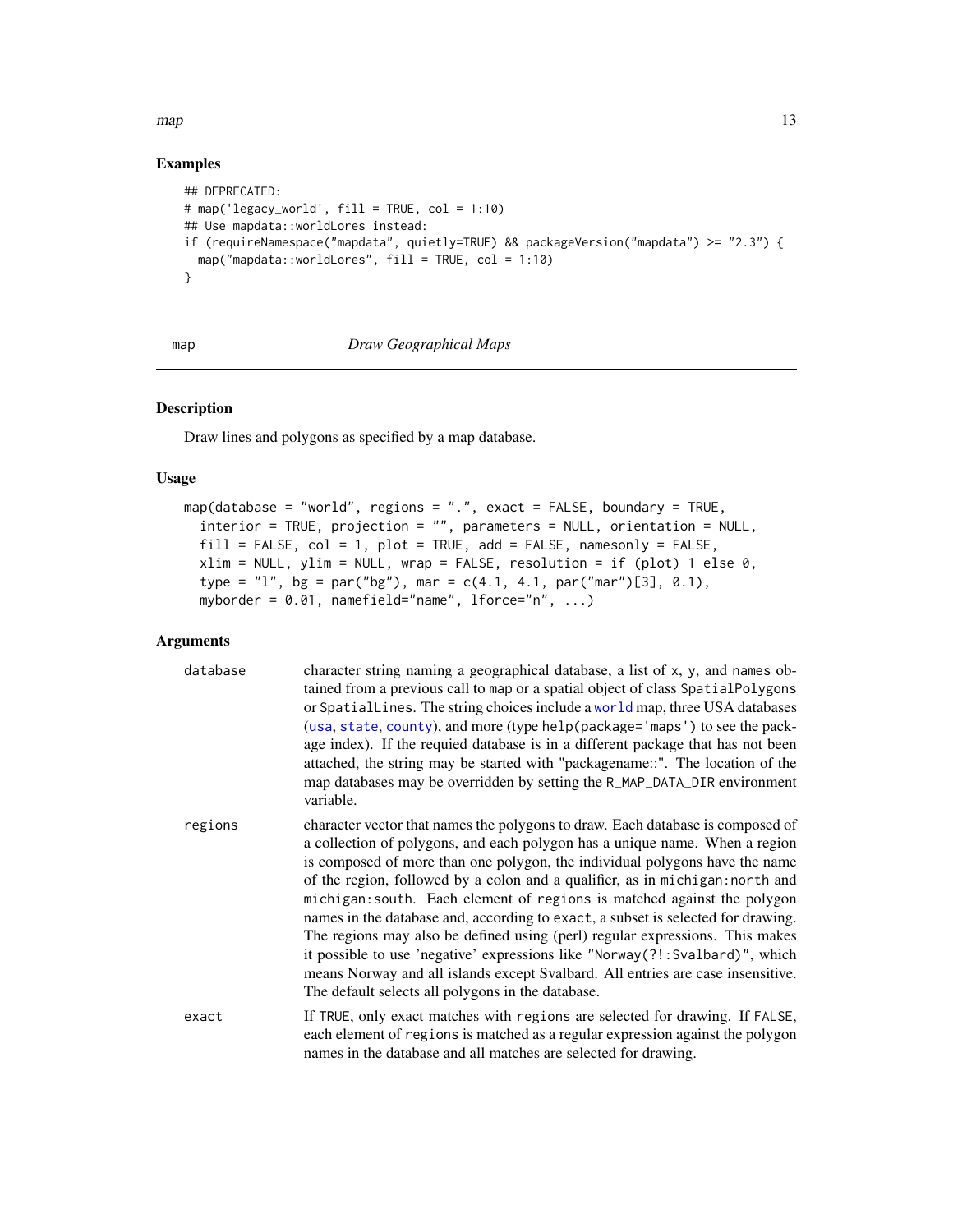<span id="page-13-0"></span>

| boundary    | If FALSE, boundary segments are not drawn. A boundary segment is a line seg-<br>ment of the map that bounds only one of the polygons to be drawn. This argu-<br>ment is ignored if fill is TRUE.                                                                                                                                                                                                                                                                                                                                                                                                                                                |
|-------------|-------------------------------------------------------------------------------------------------------------------------------------------------------------------------------------------------------------------------------------------------------------------------------------------------------------------------------------------------------------------------------------------------------------------------------------------------------------------------------------------------------------------------------------------------------------------------------------------------------------------------------------------------|
| interior    | If FALSE, interior segments are not drawn. An interior segment is a line segment<br>of the map that bounds two of the polygons to be drawn. This argument is<br>ignored if fill is TRUE.                                                                                                                                                                                                                                                                                                                                                                                                                                                        |
| projection  | character string that names a map projection to use. See mapproject (in the<br>mapproj library). The default is to use a rectangular projection with the aspect<br>ratio chosen so that longitude and latitude scales are equivalent at the center of<br>the picture.                                                                                                                                                                                                                                                                                                                                                                           |
| parameters  | numeric vector of parameters for use with the projection argument. This ar-<br>gument is optional only in the sense that certain projections do not require addi-<br>tional parameters. If a projection does require additional parameters, these must<br>be given in the parameters argument.                                                                                                                                                                                                                                                                                                                                                  |
| orientation | a vector c(latitude, longitude, rotation) describing where the map<br>should be centered and a clockwise rotation (in degrees) about this center.                                                                                                                                                                                                                                                                                                                                                                                                                                                                                               |
| fill        | logical flag that says whether to draw lines or fill areas. If FALSE, the lines<br>bounding each region will be drawn (but only once, for interior lines). If TRUE,<br>each region will be filled using colors from the $col = argument$ , and bounding<br>lines are drawn by default using par ("fg"). To hide the bounding lines, use<br>border=NA (see ).                                                                                                                                                                                                                                                                                    |
| col         | vector of colors. If fill is FALSE, the first color is used for plotting all lines,<br>and any other colors are ignored. Otherwise, the colors are matched one-one<br>with the polygons that get selected by the region argument (and are reused<br>cyclically, if necessary). If $fill = TRUE$ , the default boundary line colour is<br>given by par ("fg"). To change this, you can use the border argument (see<br>""). A color of NA causes the corresponding region to be deleted from the list<br>of polygons to be drawn. Polygon colors are assigned <i>after</i> polygons are deleted<br>due to values of the xlim and ylim arguments. |
| plot        | logical flag that specifies whether plotting should be done. If plot is TRUE the<br>return value of map will not be printed automatically.                                                                                                                                                                                                                                                                                                                                                                                                                                                                                                      |
| add         | logical flag that specifies whether to add to the current plot. If FALSE, a new plot<br>is begun, and a new coordinate system is set up.                                                                                                                                                                                                                                                                                                                                                                                                                                                                                                        |
| namesonly   | If TRUE, the return value will be a character vector of the names of the selected<br>polygons. See the Value section below.                                                                                                                                                                                                                                                                                                                                                                                                                                                                                                                     |
| xlim        | two element numeric vector giving a range of longitudes, expressed in degrees,<br>to which drawing should be restricted. Longitude is measured in degrees east of<br>Greenwich, so that, in particular, locations in the USA have negative longitude.<br>If $fill$ = TRUE, polygons selected by region must be entirely inside the xlim<br>range. The default value of this argument spans the entire longitude range of the<br>database.                                                                                                                                                                                                       |
| ylim        | two element numeric vector giving a range of latitudes, expressed in degrees,<br>to which drawing should be restricted. Latitude is measured in degrees north of<br>the equator, so that, in particular, locations in the USA have positive latitude. If<br>fill = TRUE, polygons selected by region must be entirely inside the ylim                                                                                                                                                                                                                                                                                                           |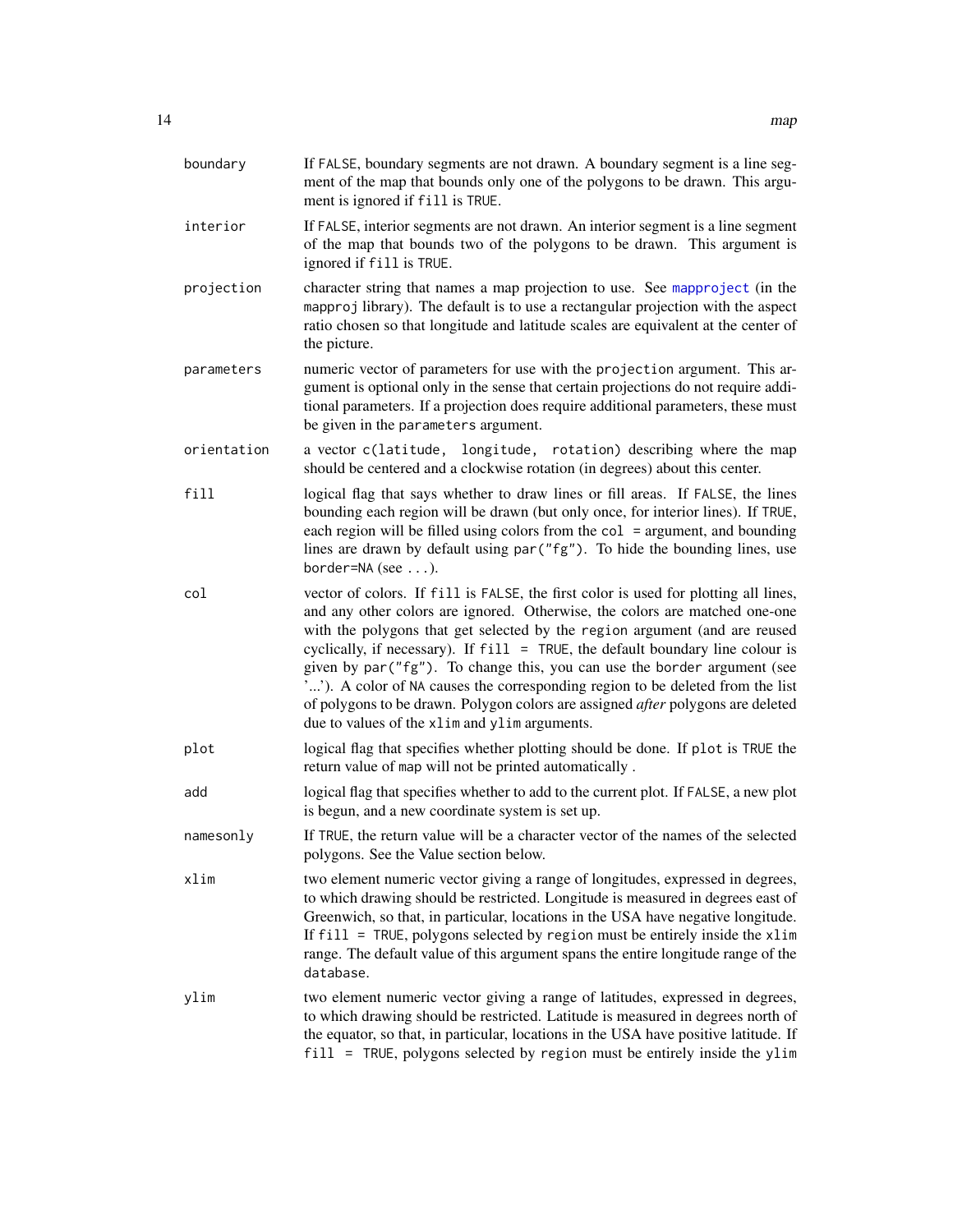<span id="page-14-0"></span>

| wrap          | Boolean or a numeric vector. If TRUE, lines that cross too far across the map<br>(due to a strange projection) are omitted. If wrap is a vector of length 2 or<br>more, it is interpreted as the longitude range to be used for a global map, e.g.<br>$c(-180, 180)$ or $c(0, 360)$ . This wrapping even works when fill=TRUE and<br>is performed before any projection (so the range must always be in degrees).<br>However, the wrapping is performed after xlim, ylim are applied, so these<br>options should probably never be combined. If there is a third component, this<br>signifies the latitude at which Antarctica will be "closed". The default value is<br>-89.9. Special values are NA (don't draw Antarctica at all) and 0 (draw the line<br>at the latitude of the extremal points, not at a fixed lower latitude).                                                                                                                                |
|---------------|---------------------------------------------------------------------------------------------------------------------------------------------------------------------------------------------------------------------------------------------------------------------------------------------------------------------------------------------------------------------------------------------------------------------------------------------------------------------------------------------------------------------------------------------------------------------------------------------------------------------------------------------------------------------------------------------------------------------------------------------------------------------------------------------------------------------------------------------------------------------------------------------------------------------------------------------------------------------|
| resolution    | number that specifies the resolution with which to draw the map. Resolution<br>0 is the full resolution of the database. Otherwise, just before polylines are<br>plotted they are thinned: roughly speaking, successive points on the polyline<br>that are within resolution device pixels of one another are collapsed to a sin-<br>gle point (see the Reference for further details). Thinning is not performed if<br>$plot = FALSE$ or when polygons are drawn ( $fill = TRUE$ or database is a list<br>of polygons).                                                                                                                                                                                                                                                                                                                                                                                                                                            |
| type          | character string that controls drawing of the map. Aside from the default type = "1",<br>the value type $=$ "n" can be used to set up the coordinate system and projection<br>for a map that will be added to in later calls.                                                                                                                                                                                                                                                                                                                                                                                                                                                                                                                                                                                                                                                                                                                                       |
| bg            | background color.                                                                                                                                                                                                                                                                                                                                                                                                                                                                                                                                                                                                                                                                                                                                                                                                                                                                                                                                                   |
| mar           | margins, as in par. Defaults allow for map.axes().                                                                                                                                                                                                                                                                                                                                                                                                                                                                                                                                                                                                                                                                                                                                                                                                                                                                                                                  |
| myborder      | scalar or vector of length 2 specifying the porportion of the plot to add to the<br>defined or computed limits as borders.                                                                                                                                                                                                                                                                                                                                                                                                                                                                                                                                                                                                                                                                                                                                                                                                                                          |
| namefield     | A vector of column names to be used as region name if database is a SpatialPolygonsDataFrame.<br>Ignored in all other cases.                                                                                                                                                                                                                                                                                                                                                                                                                                                                                                                                                                                                                                                                                                                                                                                                                                        |
| <b>1force</b> | Limit enforcement. Only taken into account if xlim and/or ylim are defined<br>and (for "s" and "l") a projection is used. Possible values are "n" (none) "e"<br>(exact),"s" (small),"1" (large). If 1force="e", map data is restricted exactly<br>to the given limits prior to projection. This option affects the output value of<br>the map, not only the plot window. If 1 force="s", the four corners defined<br>by xlim and ylim are projected and the plot window is restricted to the largest<br>rectangle inside this region. "1" will result in a larger rectangle that includes the<br>four corners. However, the parts that fall outside the original limits may not be<br>complete (only polygons that partially fall inside the boundaries are included).<br>This will also work with fill=TRUE. In this case the output value of the data is<br>not changed, only the plot window is affected. These options are only useful for<br>some projections. |
| $\cdots$      | Extra arguments passed to polygon or lines. Of particular interest may be<br>the options border and lty that control the color and line type of the polygon                                                                                                                                                                                                                                                                                                                                                                                                                                                                                                                                                                                                                                                                                                                                                                                                         |

# Details

The simplest form of use of this function is:

borders when fill = TRUE.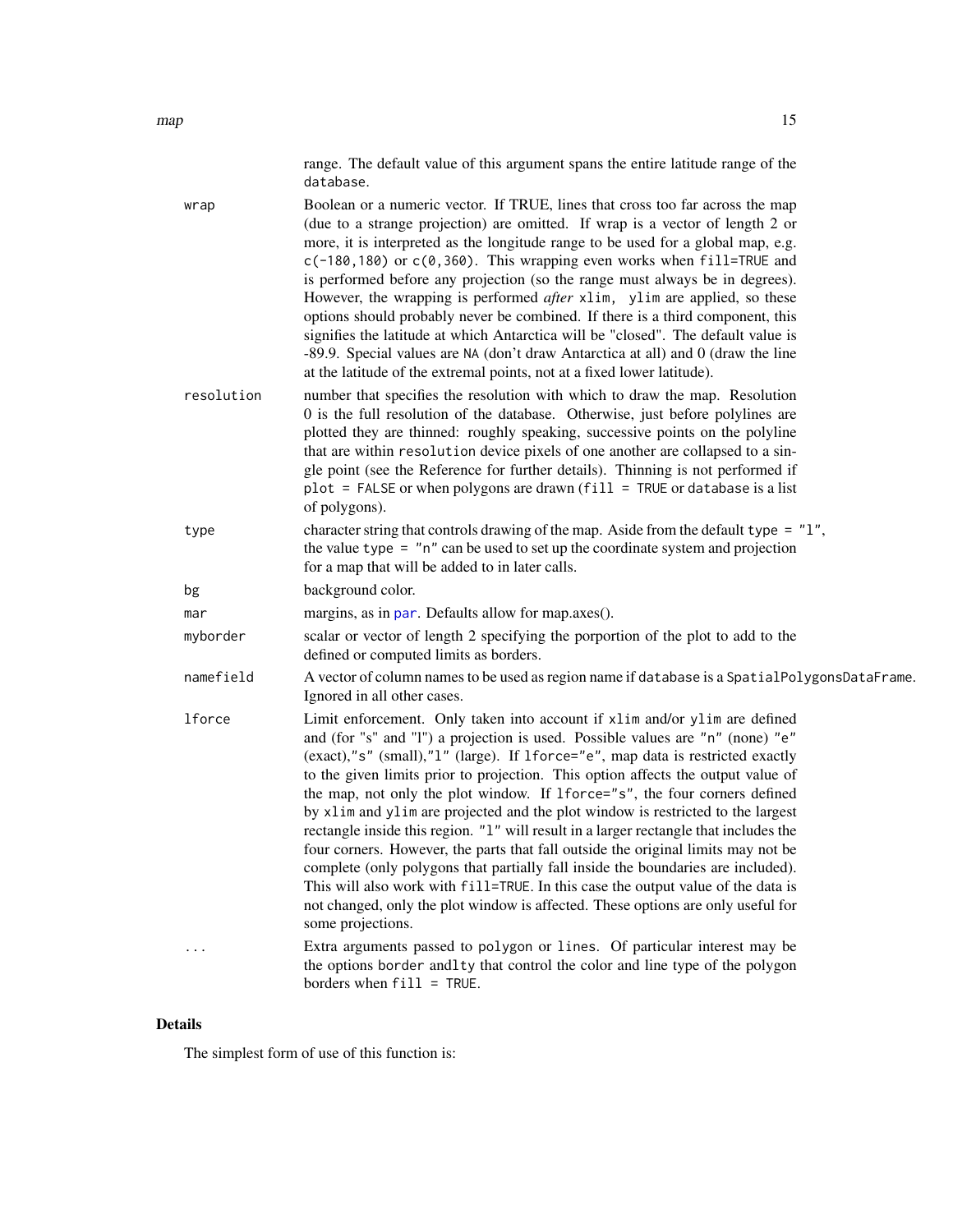<span id="page-15-0"></span>map(mymap)

where mymap is the returned value from a previous call to map().

# Value

If plot = TRUE, a plot is made where the polygons selected from database, through the regions, xlim, and ylim arguments, are outlined (fill is FALSE) or filled (fill is TRUE) with the colors in col.

The return value is a list with x, y, range, and names components. This object can be used as a database for successive calls to map and functions. If fill is FALSE, the x and y vectors are the coordinates of successive polylines, separated by NAs. If fill is TRUE, the x and y vectors have coordinates of successive polygons, again separated by NAs. Thus the return value can be handed directly to lines or polygon, as appropriate.

When namesonly is TRUE, only the names component is returned.

After a call to map for which the projection argument was specified there will be a global variable .Last.projection containing information about the projection used. This will be consulted in subsequent calls to map which use projection  $=$   $'$ .

# References

Richard A. Becker, and Allan R. Wilks, "Maps in S", *AT&T Bell Laboratories Statistics Research Report [93.2], 1993.* <http://ect.bell-labs.com/sl/doc/93.2.ps>

Richard A. Becker, and Allan R. Wilks, "Constructing a Geographical Database", *AT&T Bell Laboratories Statistics Research Report [95.2], 1995.* <http://ect.bell-labs.com/sl/doc/95.2.ps>

# See Also

[map.text](#page-20-1), [map.axes](#page-16-1), [map.scale](#page-19-1), [map.grid](#page-0-0) (in the mapproj library), [polygon](#page-0-0), [SpatialPolygons2map](#page-27-1)

```
map() # low resolution map of the world
map(wrap = c(0,360), fill = TRUE, col = 2) # pacific-centered map of the world
map(wrap = c(0, 360, NA), fill = TRUE, col = 2) # idem, without Antarctica
map('usa') # national boundaries
map('county', 'new jersey') # county map of New Jersey
map('state', region = c('new york', 'new jersey', 'penn')) # map of three states
map("state", ".*dakota", myborder = 0) # map of the dakotas
map.axes() # show the effect of myborder = 0if(require(mapproj))
 map('state', proj = 'bonne', param = 45) # Bonne equal-area projection of states
# names of the San Juan islands in Washington state
map('county', 'washington,san', names = TRUE, plot = FALSE)
# national boundaries in one linetype, states in another
# (figure 5 in the reference)
map("state", interior = FALSE)
map("state", boundary = FALSE, lty = 2, add = TRUE)
```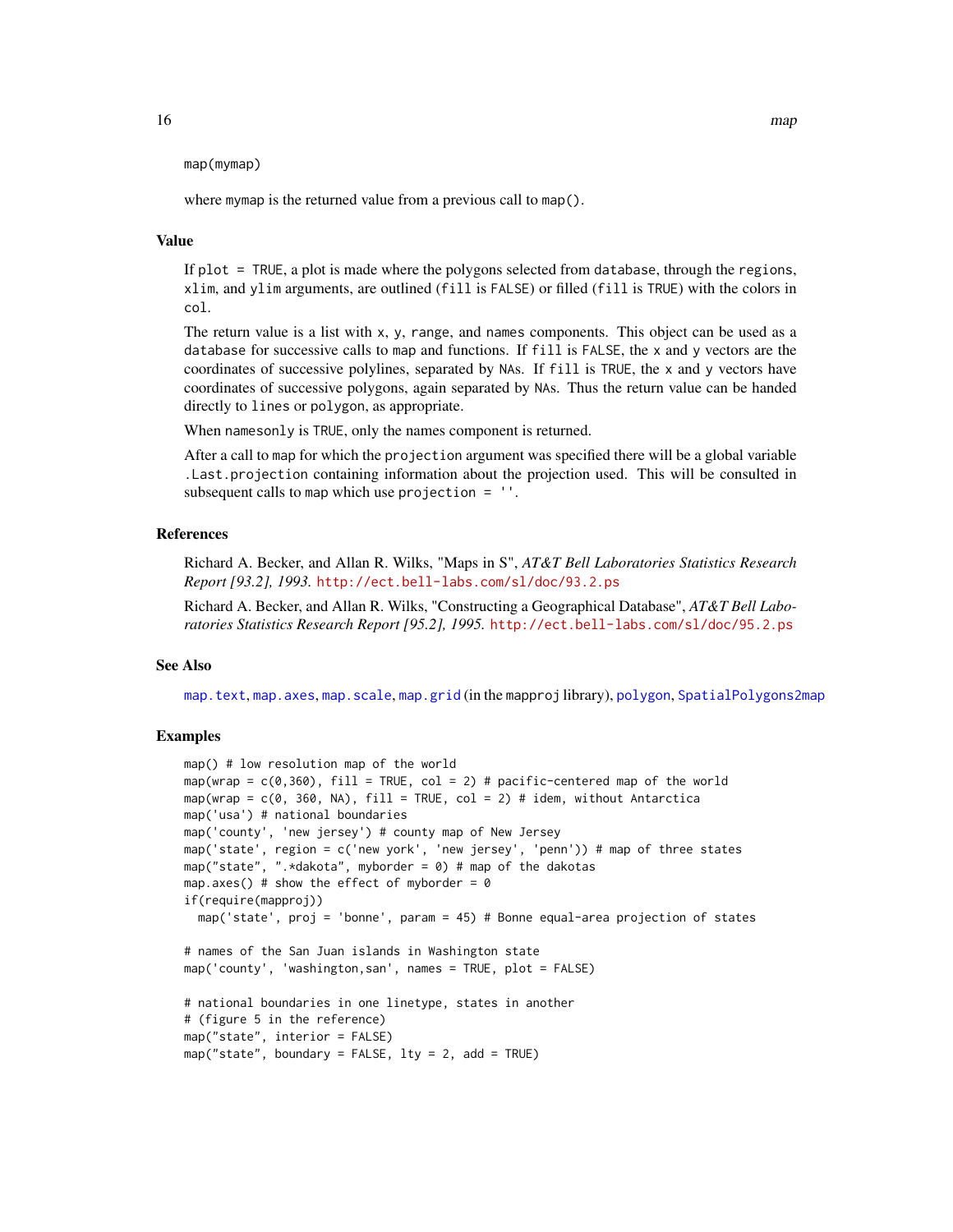#### <span id="page-16-0"></span>map.axes and the contract of the contract of the contract of the contract of the contract of the contract of the contract of the contract of the contract of the contract of the contract of the contract of the contract of t

```
# plot the ozone data on a base map
# (figure 4 in the reference)
data(ozone)
map("state", xlim = range(ozone$x), ylim = range(ozone$y))
text(ozone$x, ozone$y, ozone$median)
box()
if(require(mapproj)) { # mapproj is used for projection="polyconic"
  # color US county map by 2009 unemployment rate
  # match counties to map using FIPS county codes
  # Based on J's solution to the "Choropleth Challenge"
  # http://blog.revolutionanalytics.com/2009/11/choropleth-challenge-result.html
  # load data
  # unemp includes data for some counties not on the "lower 48 states" county
  # map, such as those in Alaska, Hawaii, Puerto Rico, and some tiny Virginia
  # cities
  data(unemp)
  data(county.fips)
  # define color buckets
  colors = c("#F1EEF6", "#D4B9DA", "#C994C7", "#DF65B0", "#DD1C77", "#980043")
  unemp$colorBuckets <- as.numeric(cut(unemp$unemp, c(0, 2, 4, 6, 8, 10, 100)))
  leg.txt <- c("<2%", "2-4%", "4-6%", "6-8%", "8-10%", ">10%")
  # align data with map definitions by (partial) matching state,county
  # names, which include multiple polygons for some counties
  cnty.fips <- county.fips$fips[match(map("county", plot=FALSE)$names,
    county.fips$polyname)]
  colorsmatched <- unemp$colorBuckets [match(cnty.fips, unemp$fips)]
  # draw map
  map("county", col = colors[colorsmatched], fill = TRUE, resolution = 0,lty = 0, projection = "polyconic")
  map("state", col = "white", fill = FALSE, add = TRUE, lty = 1, lwd = 0.2,
    projection="polyconic")
  title("unemployment by county, 2009")
  legend("topright", leg.txt, horiz = TRUE, fill = colors)
  # Choropleth Challenge example, based on J's solution, see:
  # http://blog.revolutionanalytics.com/2009/11/choropleth-challenge-result.html
  # To see the faint county boundaries, use RGui menu: File/SaveAs/PDF
}
```
<span id="page-16-1"></span>map.axes *Draw Axes on Geographical Maps*

#### Description

Draws a set of axes on an existing map.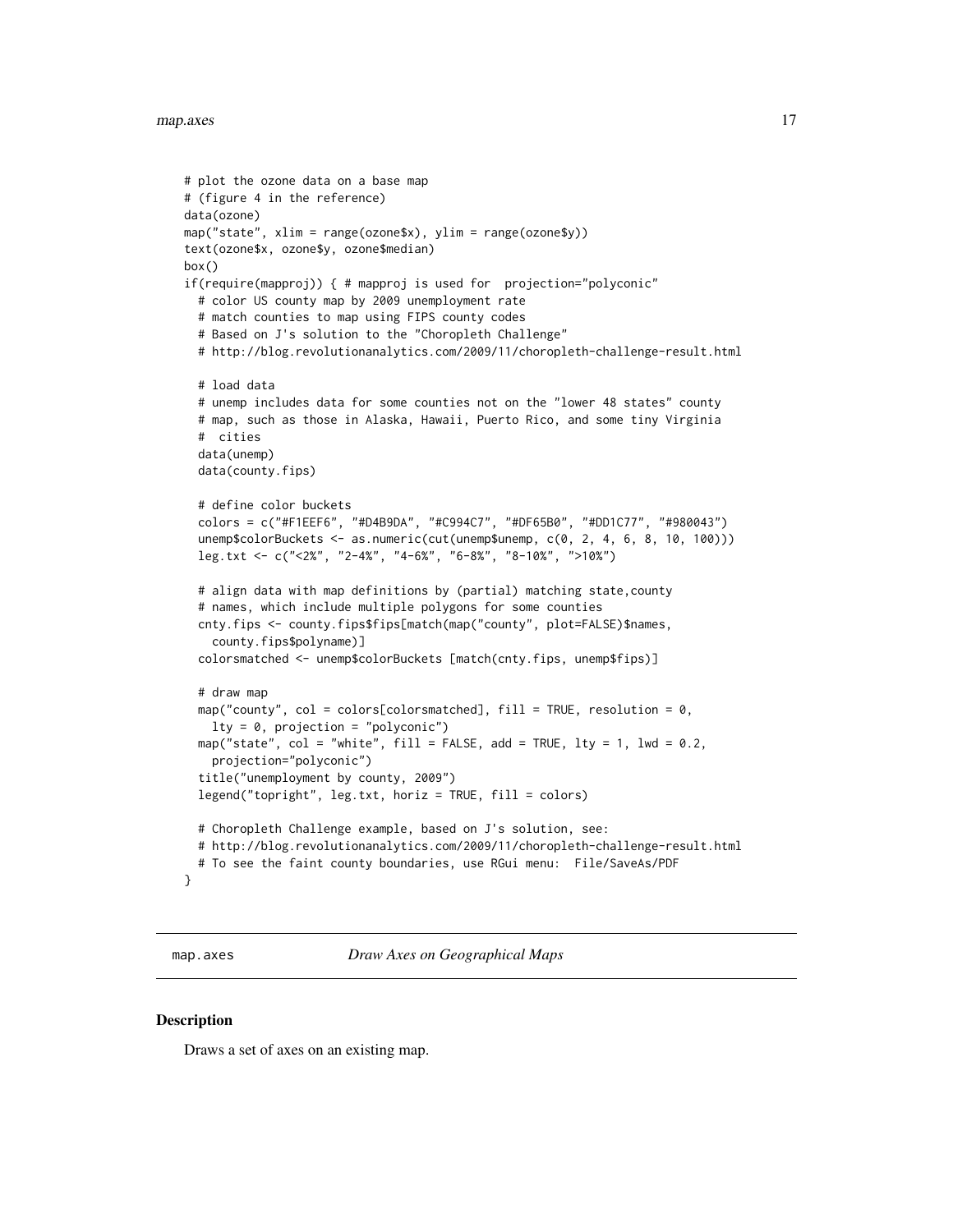# Usage

map.axes(...)

# Arguments

... Extra arguments passed to axis or box.

# Side Effects

x- and y-axes are drawn for the currently displayed map. These will display in longitude and latitude (if no projection= has been specified in the map() call).

# Examples

```
map("state")
map.axes(cex.axis=0.8)
```
<span id="page-17-1"></span>map.cities *Add Cities to Existing Map*

# Description

Adds city locations and (optionally) names to an existing map using a specified database.

# Usage

```
map.cities(x = world.cities, country = "", label = NULL, minpop = 0,
maxpop = Inf, capitals = 0, cex = par("cex"), projection = FALSE,
parameters = NULL, orientation = NULL, pch = 1, ...)
```
# Arguments

| $\mathsf{x}$ | Name of database. See world, cities to determine the structure of the database.                                                                                                             |
|--------------|---------------------------------------------------------------------------------------------------------------------------------------------------------------------------------------------|
| country      | If the string country is specified, limit the displayed cities to be from within the<br>specified country, province or state (depending on how the database has been<br>constructed).       |
| label        | If TRUE, label all cities. If NULL, the cities will be labelled unless there are 20 or<br>more.                                                                                             |
| minpop       | The minimum value of population below which a particular city will not be<br>shown.                                                                                                         |
| maxpop       | The maximum value of population above which a particular city will not be<br>shown.                                                                                                         |
| capitals     | Selection of capitals-only display. Capitals may be 1 (country capital), 2 (provin-<br>cial, state, or regional capital) or 3 (local capital). See world cities for further<br>information. |
| cex          | The value of cex acts to override the current value of character size expansion.                                                                                                            |

<span id="page-17-0"></span>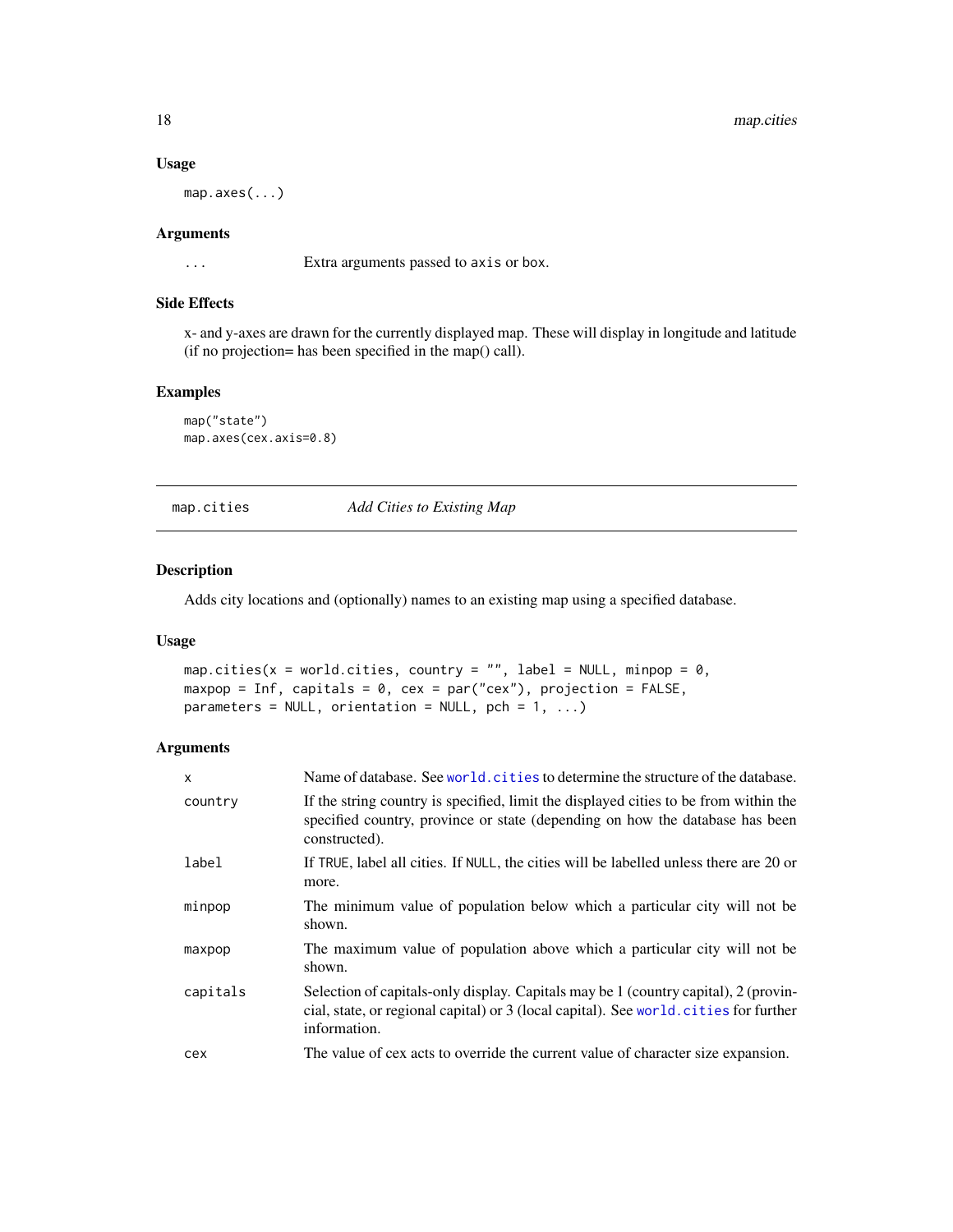#### <span id="page-18-0"></span>map.cities 2012 19

| projection  | Boolean or character value. If FALSE (the default), no projection is assumed, if<br>TRUE, the previous projection is used, otherwise a character string that names a                                                                                                                           |
|-------------|------------------------------------------------------------------------------------------------------------------------------------------------------------------------------------------------------------------------------------------------------------------------------------------------|
|             | map projection to use. See mapproject (in the mapproj library).                                                                                                                                                                                                                                |
| parameters  | numeric vector of parameters for use with the projection argument. This ar-<br>gument is optional only in the sense that certain projections do not require addi-<br>tional parameters. If a projection does require additional parameters, these must<br>be given in the parameters argument. |
| orientation | a vector c(latitude, longitude, rotation) describing where the map<br>should be centered and a clockwise rotation (in degrees) about this center.                                                                                                                                              |
| pch         | plotting character to use for marking city location. See points for options.                                                                                                                                                                                                                   |
| .           | Further plotting parameters may be specified as for the commands points and<br>text.                                                                                                                                                                                                           |

# Details

The database is searched for all cities matching the specified criteria and fitting within the limits of the plot currently displayed. The default database is of all cities that have a population greater than a certain threshold or which are capital cities of a country or island territory. The threshold varies from country to country, but in general is no higher than about 40,000. The data were originally obtained from Stefan Helders' website <http://www.world-gazetteer.com>, which now redirects to <http://www.populationmondiale.com>. There are no recent updates available.

There are three supplied databases, world.cities (the default), us.cities and canada.cities. The latter two, which need to be made available by using a 'data()' call, include the state or province name with the city name (thanks to John Woodruff <jpwoodruff@irisinternet.net> for the state and province information).

Note that if the underlying map is "Pacific-centric", i.e. longitudes exceed 180 degrees, and a projection is used, then the map.cities data must be transformed appropriately.

# Value

No value is returned from map.cities.

#### Side Effects

All cities within the boundaries of the plot containing the current map are added to the plot. Note that it is possible that the boundaries of the plot exceed the boundaries of the map requested, and so more cities than were expected might be shown.

#### See Also

[world.cities](#page-34-1), [canada.cities](#page-3-2), [us.cities](#page-31-1)

```
map("world", "China")
map.cities(country = "China", capitals = 2)
map("state", "New Jersey")
data(us.cities)
map.cities(us.cities, country="NJ")
```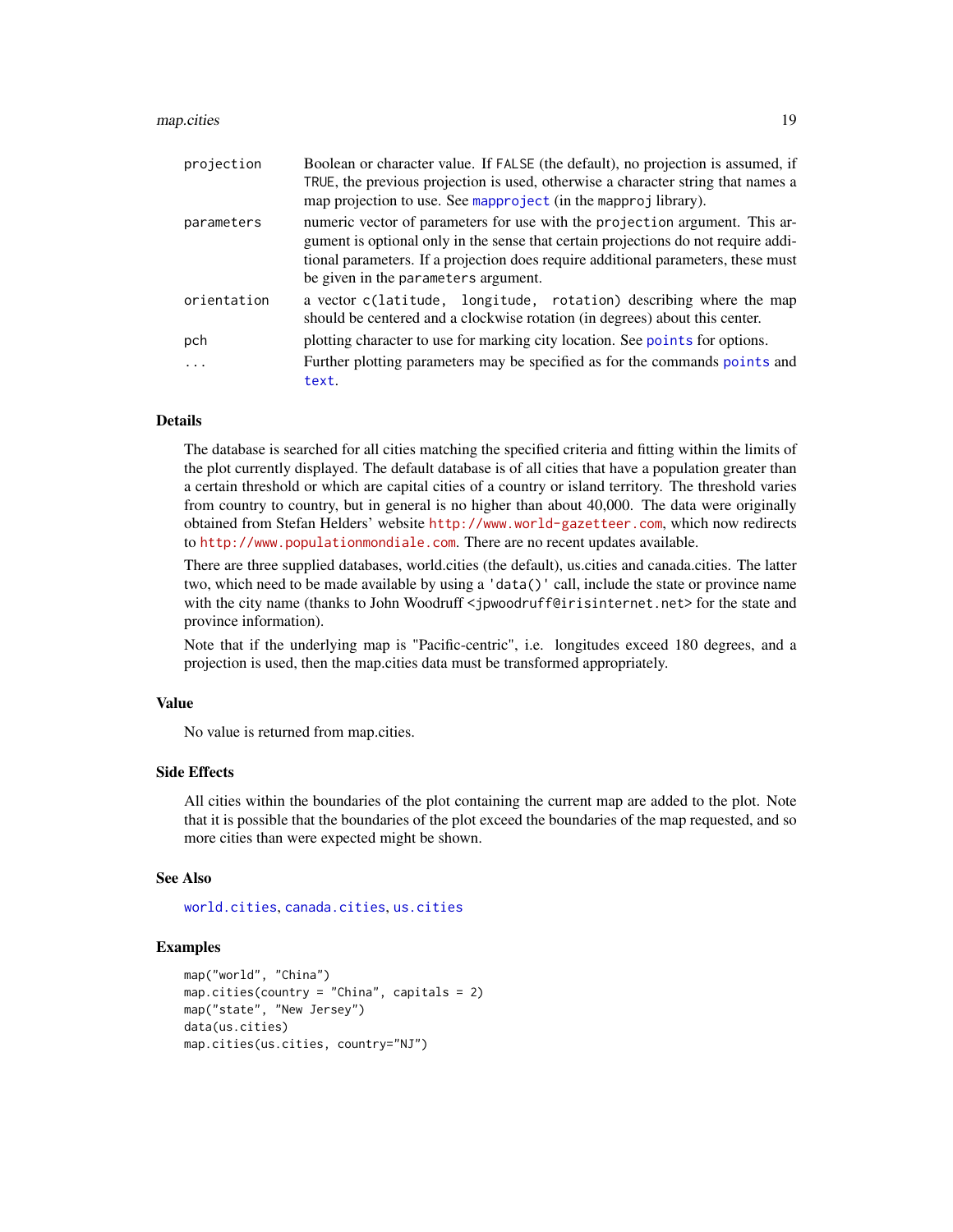<span id="page-19-1"></span><span id="page-19-0"></span>

Adds a scale to an existing map, both as a ratio and a distance gauge.

#### Usage

```
map.scale(x, y, relwidth = 0.15, metric = TRUE, ratio = TRUE, \ldots)
```
#### Arguments

| x        |                                                                                                                              |
|----------|------------------------------------------------------------------------------------------------------------------------------|
| У        | Location of left end of distance gauge. If not specified, this will be taken to be<br>near the lower left corner of the map. |
| relwidth | Proportion of width of display to be used for the scale. The default is 0.15<br>$(15\%)$ .                                   |
| metric   | If TRUE, the distance gauge will be in km, otherwise miles.                                                                  |
| ratio    | If FALSE, the scale ratio of the map is not displayed.                                                                       |
| $\cdots$ | Further plotting parameters may be specified as for the command text().                                                      |

# Details

The scale is calculated from the displayed graph's plotting parameters, and the latitude of the location at which the distance gauge will be displayed.

# Value

The exact calculated scale is returned.

# **NOTE**

This function is meaningful only if no projection= has been specified in the call to map().

# Side Effects

A scale is added to the currently displayed map. This takes the form of an approximate 1:n scale (containing 2-3 significant digits), above a distance gauge which is reasonably accurate for the latitude at which it appears. The circumference at the given latitude is interpolated from a radius of 6356.78 km at the pole and 6378.16 km at the equator.

# See Also

[map.axes](#page-16-1)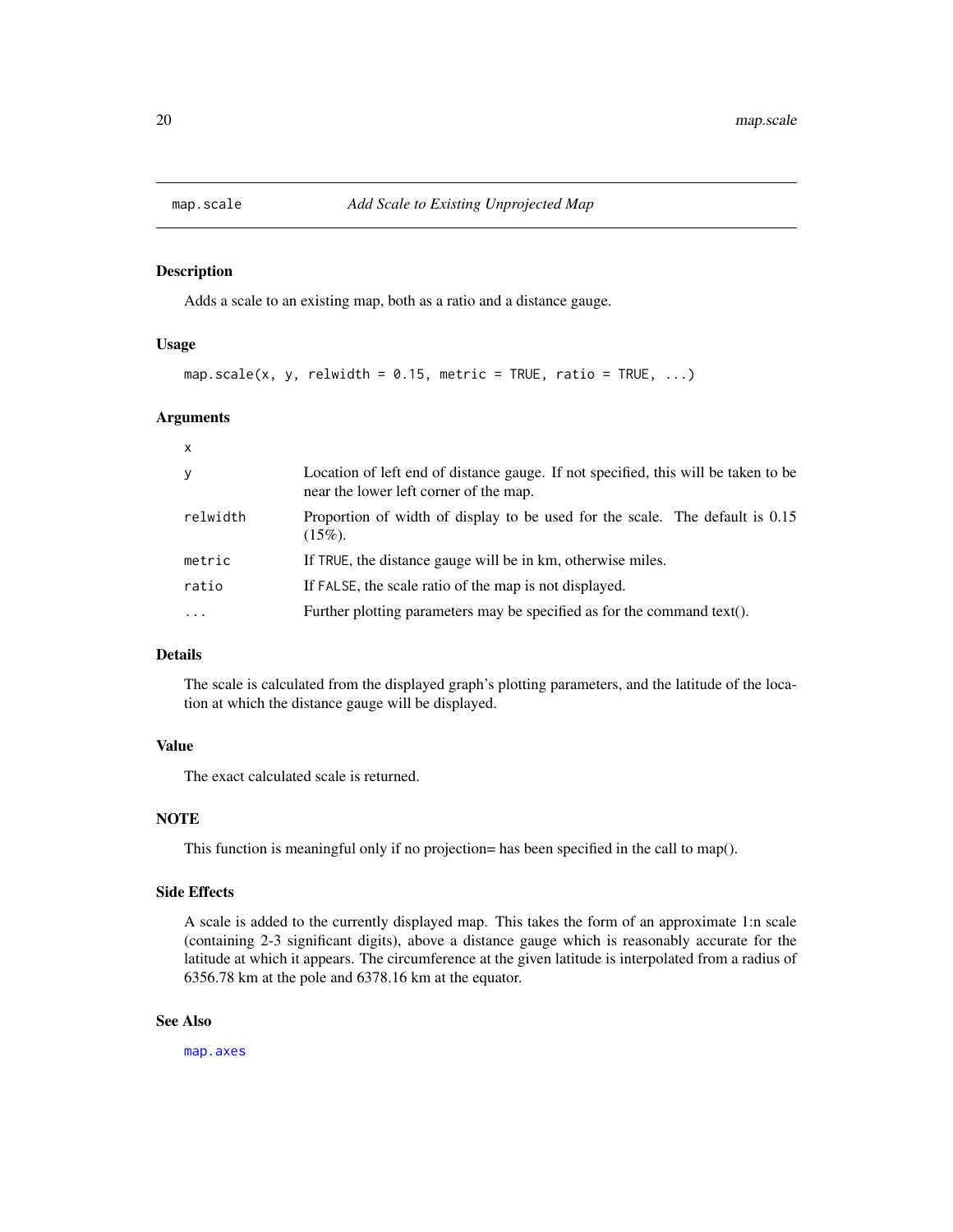#### <span id="page-20-0"></span>map.text 21

# Examples

map("world", "China") map.scale()

#### <span id="page-20-1"></span>map.text *Draw a map with labeled regions*

# Description

Like [map](#page-12-1), but labels the regions.

# Usage

```
map.text(database, regions = ".", exact = FALSE, labels, cex = 0.75,
add = FALSE, move = FALSE, ...)
```
# Arguments

| database  | character string naming a geographical database, or a list of x, y, and names<br>obtained from a previous call to map.             |
|-----------|------------------------------------------------------------------------------------------------------------------------------------|
| regions   | character vector that names the polygons to draw.                                                                                  |
| exact     | If 'TRUE', only exact matches with 'regions' are selected for drawing.                                                             |
| labels    | character vector of labels, one for each region selected. Defaults to the names in<br>the database.                                |
| cex       | character expansion factor.                                                                                                        |
| add       | If FALSE, a map is drawn, then labels placed on top. If TRUE, labels are added to<br>the existing map.                             |
| move      | If TRUE, labels are moved so that they don't overlap. Requires the mining library<br>(not in CRAN, contact tpminka@media.mit.edu). |
| $\ddotsc$ | Other arguments are the same as in map.                                                                                            |

# Value

If add = FALSE, a map is drawn by calling [map](#page-12-1). Then the label for each region is placed at the centroid of the region polygon.

The return value is a map object, as from [map](#page-12-1).

# Author(s)

Tom Minka

```
map.text("world", "ira") # iran and iraq
map.text("state", "penn")
map.text("county", "penn") # Pennsylvania counties
map.text("county", "new jersey") # New Jersey counties
```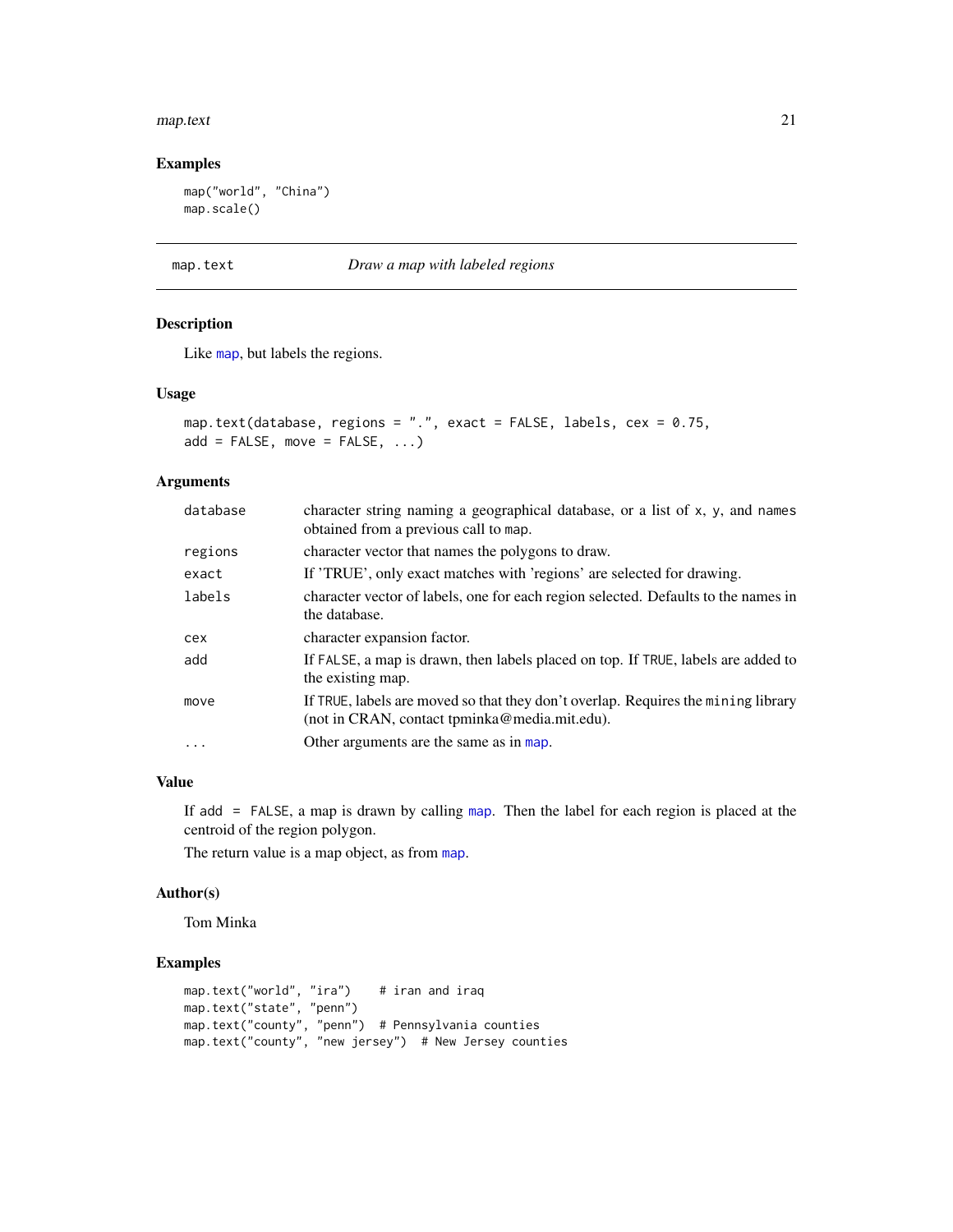<span id="page-21-1"></span><span id="page-21-0"></span>

Returns the region names containing given locations.

# Usage

map.where(database = "world",  $x, y, ...$ )

# Arguments

| database     | character string naming a geographical database, or a list of x, y, and names.<br>See the documentation for map for more details. |
|--------------|-----------------------------------------------------------------------------------------------------------------------------------|
| $\mathsf{x}$ | vector of longitudes.                                                                                                             |
| V            | vector of latitudes.                                                                                                              |
| $\cdots$     | Options for SpatialPolygons2map, only used if database is of type SpatialPolygonsDataFrame.                                       |

# Value

A list of character strings, naming the map region that each (longitude, latitude) pair falls into.

# Note

This function may give erroneous results if the database contains enclaves. For instance, a point in San Marino may also be identified as being in Italy.

# Author(s)

Tom Minka

# See Also

in.polygon

```
# NYC
map.where("state", -73.8, 41)
# Auckland
map.where("nz", 174.6, -36.92)
# find both in the world
map.where(x = c(174.6, -73.8), y = c(-36.92, 41))
# with a map object:
m = map("state", "new work", fill = TRUE, plot = FALSE)map.where(m, -73.8, 41)
```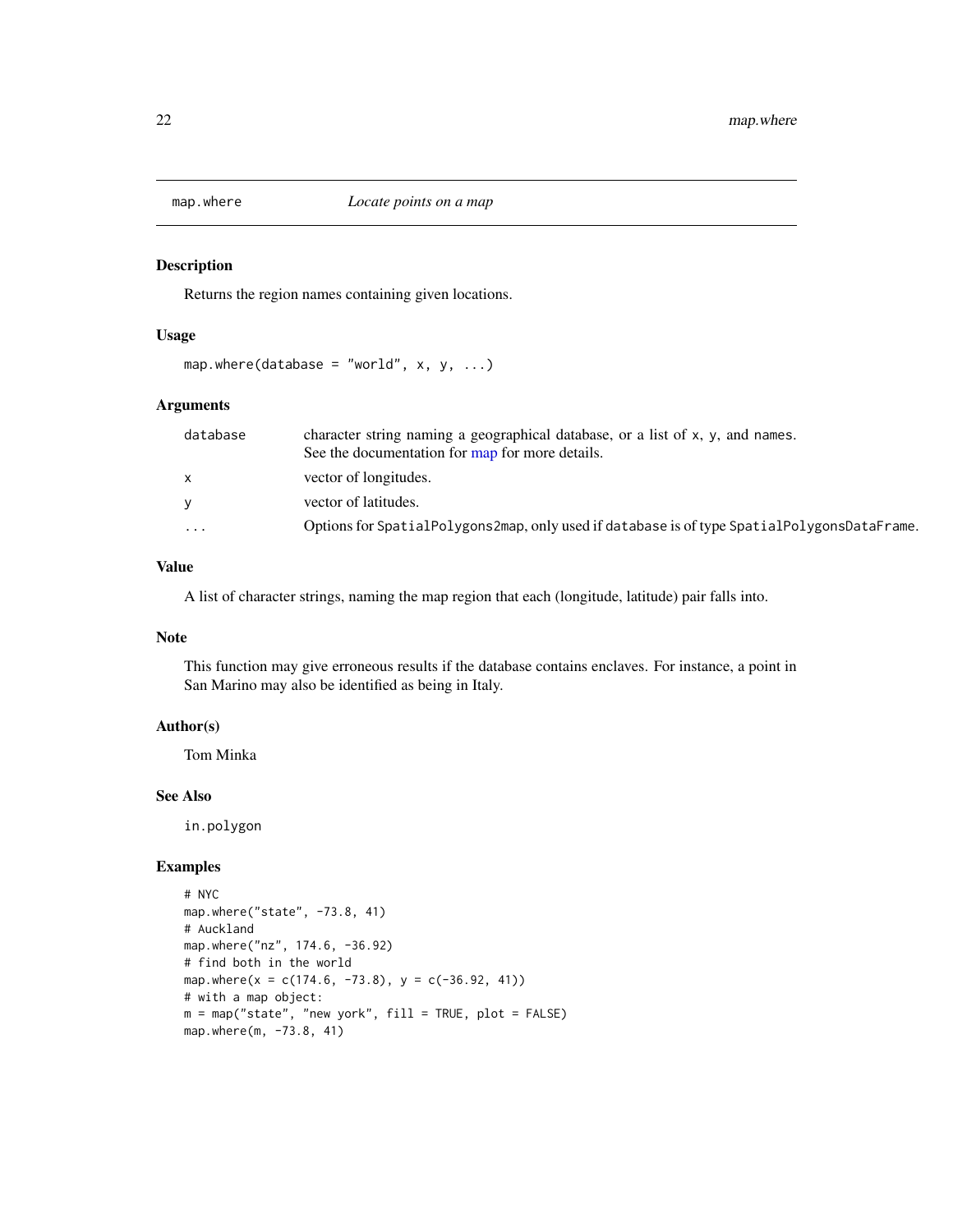<span id="page-22-0"></span>The old, legacy, world map (which dates from around 1990) will be completely removed in future versions (not before 2019) of the maps package. The data set will remain available in the mapdata package.

#### Format

During a transition period (maps version 3.0–3) it is possible to switch to the old legacy map using the function world.legacy(TRUE) or by setting the setting the environment variable R\_MAP\_DATA\_LEGACY=TRUE prior to loading the package.

In future releases, this dataset will be removed completely. It will however remain available in the mapdata package (as of version 2.3.0), where it is called worldLores

#### See Also

[map](#page-12-1),[world.legacy](#page-35-1),[world](#page-33-1)

# Examples

```
## DEPRECATED:
# map('legacy_world', fill = TRUE, col = 1:10)
## Use mapdata::worldLores instead:
#Not run
if (requireNamespace("mapdata", quietly=TRUE) && packageVersion("mapdata") >= "2.3.0") {
  map("mapdata::worldLores", fill = TRUE, col = 1:10)
}
```
<span id="page-22-1"></span>match.map *Index map regions*

# **Description**

Assigns an index to each map region, useful for map coloring.

# Usage

```
match.map(database, regions, exact = FALSE, warn = TRUE)
```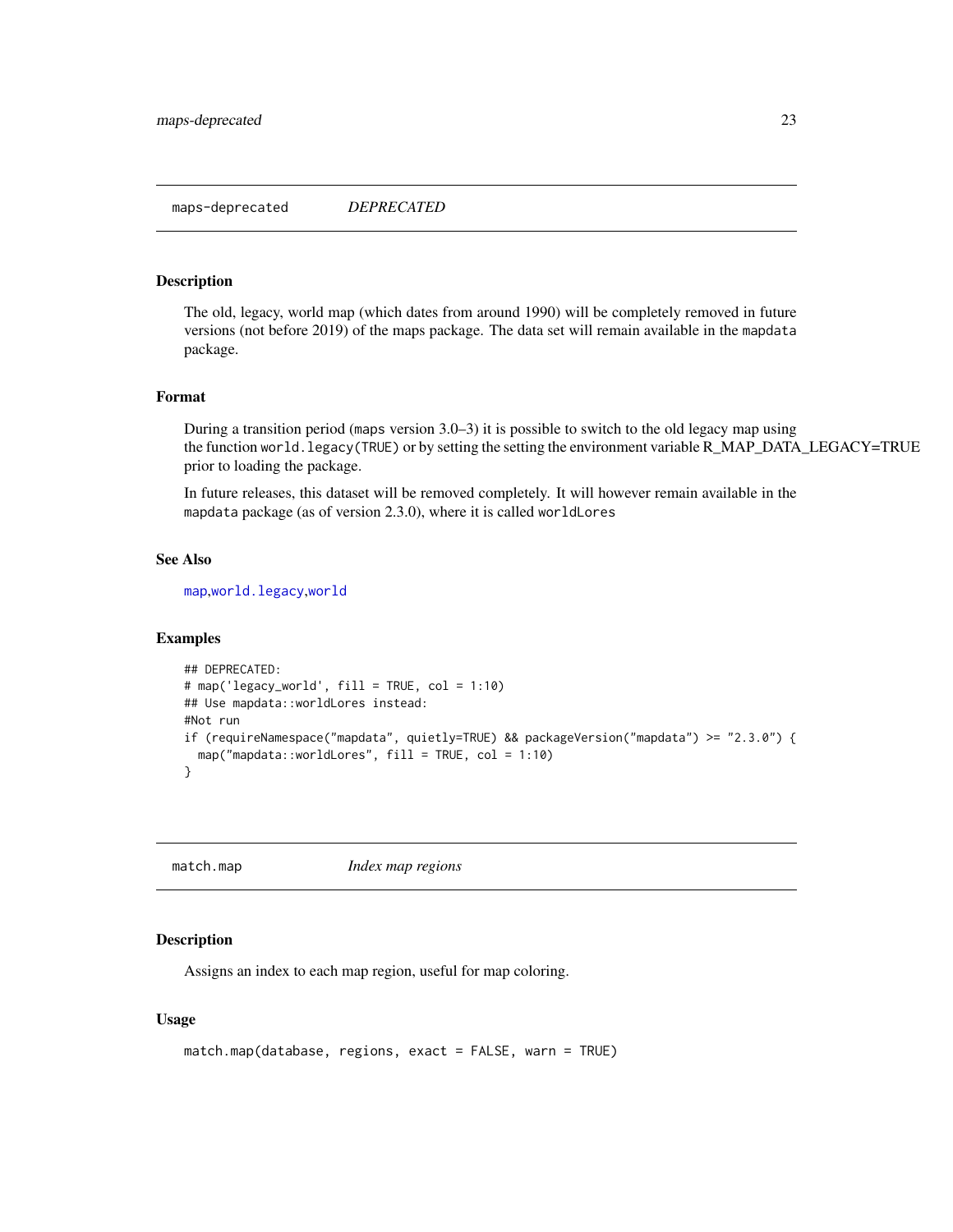### <span id="page-23-0"></span>**Arguments**

| database | character string naming a geographical database, or a map object. See the doc-<br>umentation for map for more details.                                                         |
|----------|--------------------------------------------------------------------------------------------------------------------------------------------------------------------------------|
| regions  | a vector of names, or more generally regular expressions to match against the<br>map region names.                                                                             |
| exact    | If TRUE, only exact matches with regions are considered. Otherwise each el-<br>ement of regions is assumed to be a regular expression. Matches are always<br>case-insensitive. |
| warn     | If TRUE, a warning is printed when an element of regions matches nothing in<br>the map.                                                                                        |

# Value

Returns an integer vector giving an index to each region in the database. The index is the index of the string in regions which matches the region name. Matching is done as in [map](#page-12-1). More specifically, all regions r whose name matches regions[i] will have index i. Unmatched regions will have index NA. Overlapping matches cause an error.

This behavior differs from [pmatch](#page-0-0) because a single entry in regions may match several entries in the map.

#### Author(s)

Tom Minka

#### References

Richard A. Becker, and Allan R. Wilks, "Maps in S", *AT\&T Bell Laboratories Statistics Research Report, 1991.* <http://ect.bell-labs.com/sl/doc/93.2.ps>

# See Also

[grep](#page-0-0)

```
# filled map showing Republican vote in 1900
# (figure 6 in the reference)
data(state, package = "datasets")
data(votes.repub)
state.to.map <- match.map("state", state.name)
x <- votes.repub[state.to.map, "1900"]
gray.colors < -function(n) gray(rev(0:(n - 1))/n)color <- gray.colors(100)[floor(x)]
map("state", fill = TRUE, col = color); map("state", add = TRUE)
```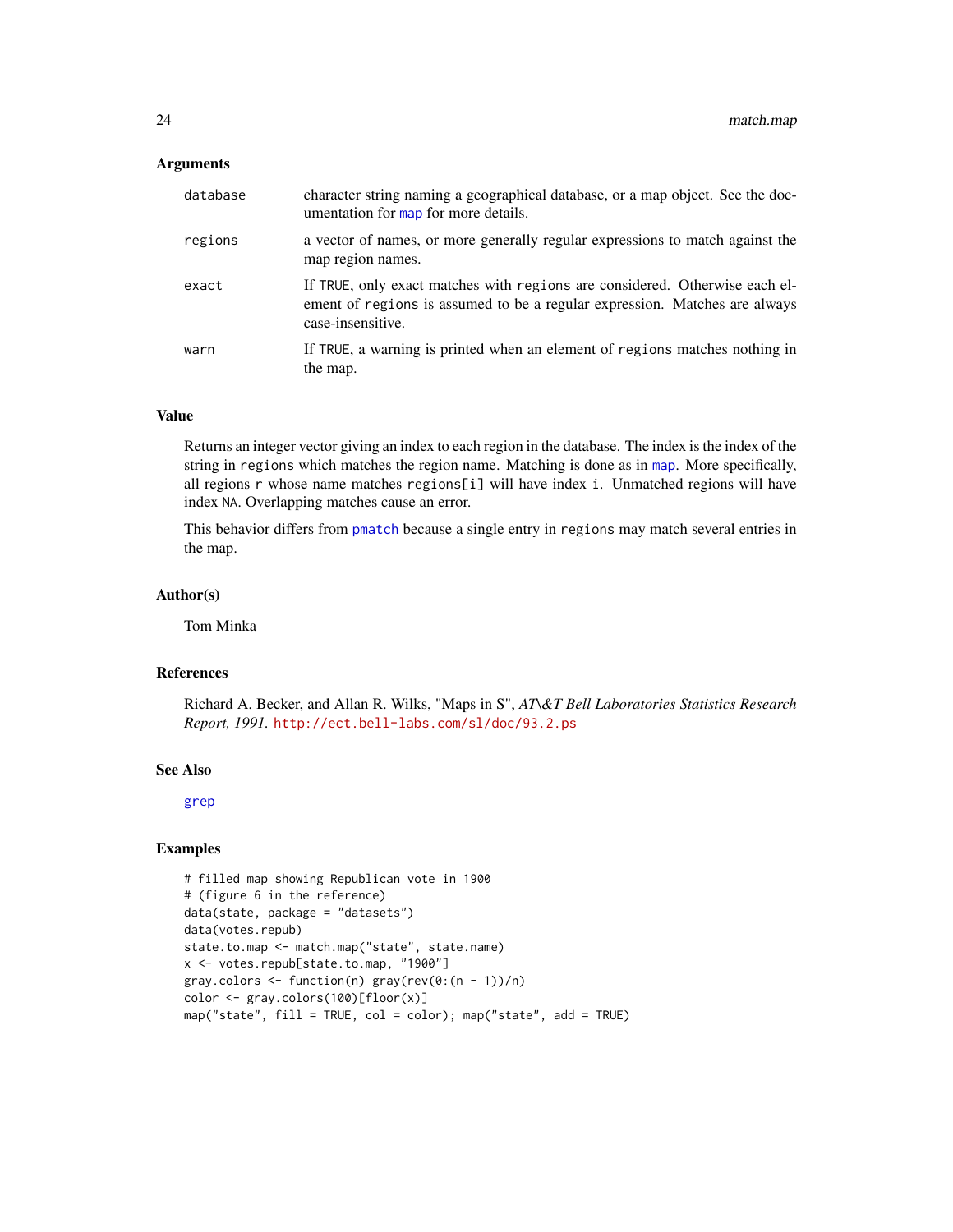<span id="page-24-0"></span>This database produce a map of New Zealand at a basic level of detail. The '"nz"' database includes the 3 main Islands and 19 smaller coastal islands.

# Usage

data(nzMapEnv)

# Format

The data file is merely a character string which specifies the name of an environment variable which contains the base location of the binary files used by the map drawing functions. This environment variable (R\_MAP\_DATA\_DIR for the datasets in the maps package) is set at package load time *if it does not already exist*. Hence setting the environment variable before loading the package can override the default location of the binary datasets.

# References

Richard A. Becker, and Allan R. Wilks, "Maps in S", *AT\&T Bell Laboratories Statistics Research Report [93.2], 1993.*

Richard A. Becker, and Allan R. Wilks, "Constructing a Geographical Database", *AT\&T Bell Laboratories Statistics Research Report [95.2], 1995.*

#### See Also

[map](#page-12-1)

#### Examples

```
map('nz')
map('nz', xlim = c(166, 179), ylim = c(-48, -34))
```
ozone *Sample datasets*

# Description

Datasets used to illustrate map functions.

ozone contains the median of daily maxima ozone concentration in 41 US cities for June 1974 through August 1974. Concentrations are in parts per billion (ppb).

unemp Has population and unemployment percentage for US counties.

votes.repub contains the percentage republican votes in the 1900 election.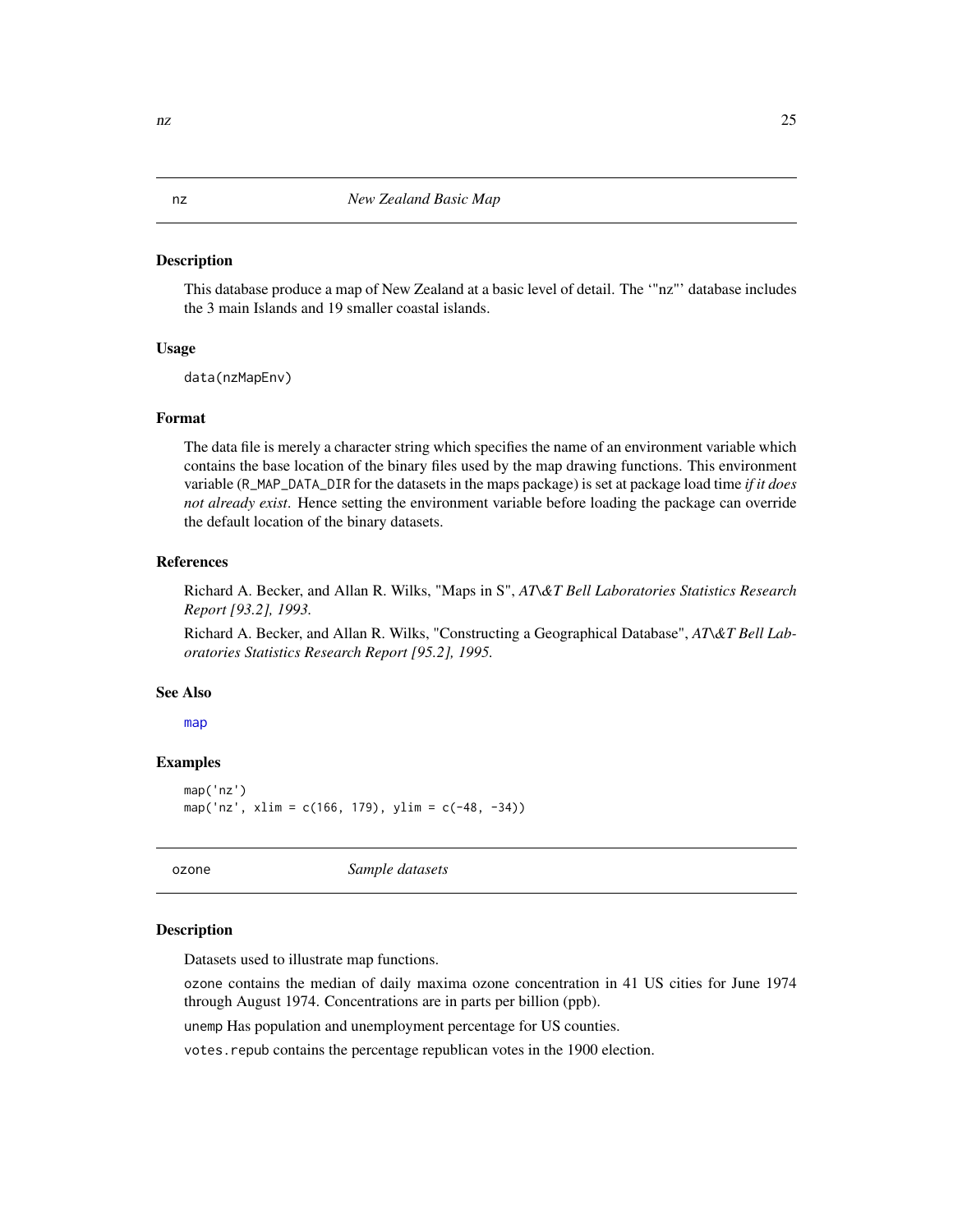# Usage

```
data(ozone)
data(unemp)
data(votes.repub)
```
# References

Cleveland, W.S., Kleiner, B., McRae, J.E., Warner, J.L., and Pasceri, P.E. , "The Analysis of Ground-Level Ozone Data from New Jersey, New York, Connecticut, and Massachusetts: Data Quality Assessment and Temporal and Geographical Properties", *Bell Laboratories Memorandum, 1975*.

smooth.map *Smooth out aggregated data*

# Description

Increases the resolution of data aggregated over map regions, by either smoothing or interpolation. Also fills in missing values.

# Usage

```
smooth.map(m, z, res = 50, span = 1/10, averages = FALSE, type = c("smooth","interp"), merge = FALSE)
```
# Arguments

| m        | a map object                                                                                                                                                                                                |
|----------|-------------------------------------------------------------------------------------------------------------------------------------------------------------------------------------------------------------|
| z        | a named vector                                                                                                                                                                                              |
| res      | a vector of length two, specifying the resolution of the sampling grid in each<br>dimension. If a single number, it is taken as the vertical resolution, with double<br>taken as the horizontal resolution. |
| span     | kernel parameter (larger = smoother). span = Inf is a special case which<br>invokes the cubic spline kernel. span is automatically scaled by the map size,<br>and is independent of res.                    |
| averages | If TRUE, the values in z are interpreted as averages over the regions. Otherwise<br>they are interpreted as totals.                                                                                         |
| type     | see details.                                                                                                                                                                                                |
| merge    | If TRUE, a region named in z includes all matching regions in the map (according<br>to match. map). If FALSE, a region named in z is assumed to refer to exactly one<br>region on the map.                  |

<span id="page-25-0"></span>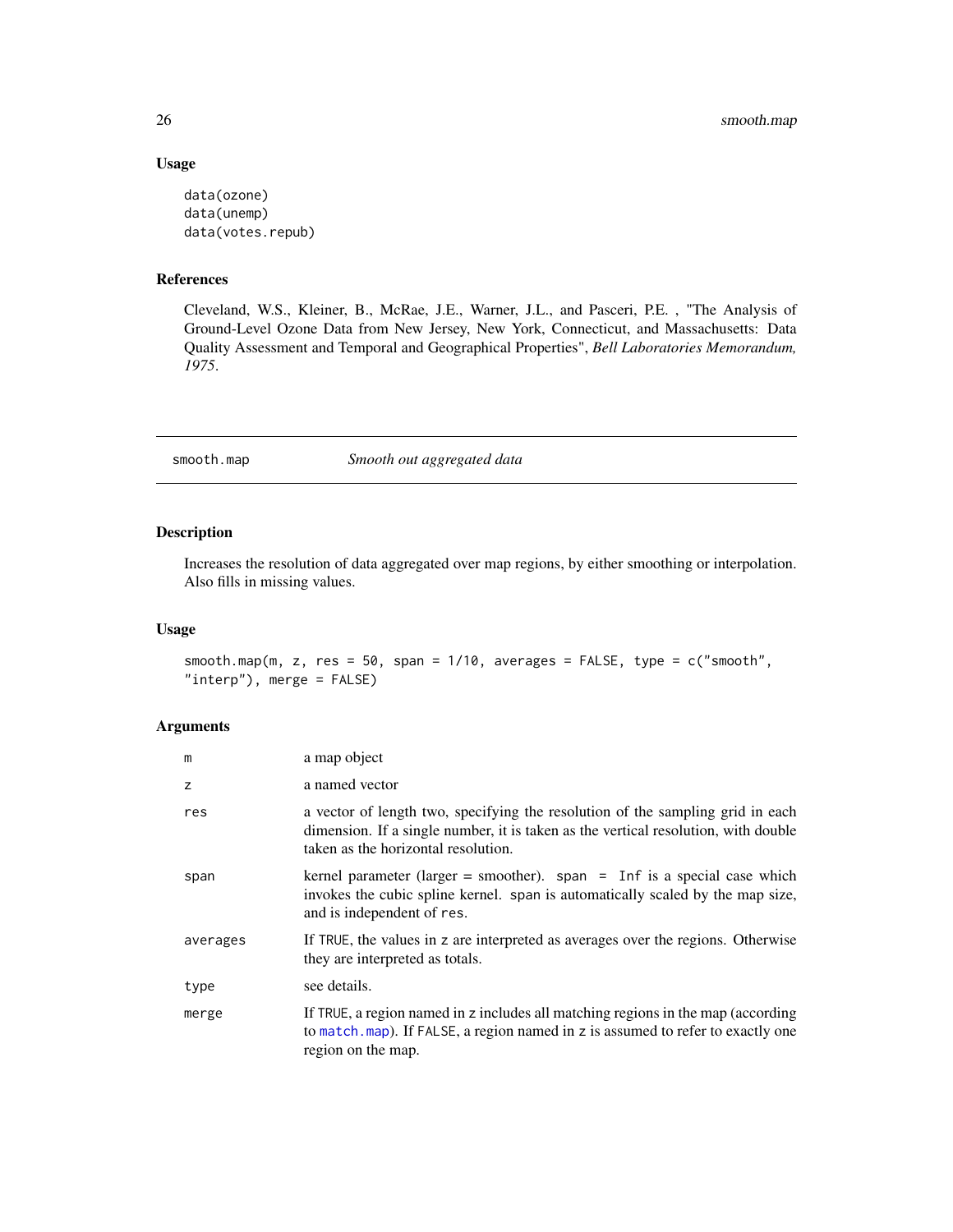#### smooth.map 27

#### Details

For type = "smooth", the region totals are first converted into point measurements on the sampling grid, by dividing the total for a region among all sample points inside it. Then it is a regular kernel smoothing problem. Note that the region totals are not preserved.

The prediction  $z_0$  for location  $x_0$  (a vector) is the average of z for nearby sample points:

$$
z_o = \frac{\sum_x k(x, x_o) z(x)}{\sum_x k(x, x_o)}
$$

$$
k(x, x_o) = exp(-\lambda ||x - x_o||^2)
$$

 $\lambda$  is determined from span. Note that  $x_0$  is over the same sampling grid as x, but  $z_0$  is not necessarily the same as  $z(x_o)$ .

For type = "interp", the region totals are preserved by the higher-resolution function. The function is assumed to come from a Gaussian process with kernel k. The measurement  $z[\tau]$  is assumed to be the sum of the function over the discrete sample points inside region r. This leads to a simple formula for the covariance matrix of z and the cross-covariance between zo and z. The prediction is the cross-covariance times the inverse covariance times z. Unlike Tobler's method, the predictions are not constrained to live within the original data range, so there tends to be "ringing" effects.

See the references for more details.

# Value

A data frame with columns x, y, and z giving the smoothed value z for locations  $(x, y)$ . Currently the  $(x, y)$  values form a grid, but this is not guaranteed in the future.

# Author(s)

Tom Minka

# References

W.F. Eddy and A. Mockus. An example of the estimation and display of a smoothly varying function of time and space - the incidence of disease mumps. *Journal of the American Society for Information Science*, 45(9):686-693, 1994. <http://web.eecs.utk.edu/~audris/papers/jasis.pdf>

W. R. Tobler. Smooth pycnophylactic interpolation for geographical regions. *Journal of the American Statistical Association* 74:519-530, 1979.

```
# compare to the example for match.map
data(state, package = "datasets")
data(votes.repub)
z = votes.repub[, "1900"]
m = map("state", fill = TRUE, plot = FALSE)# use a small span to fill in, but not smooth, the data
# increase the resolution to get better results
fit = smooth.map(m, z, span = 1/100, merge = TRUE, ave = TRUE)
```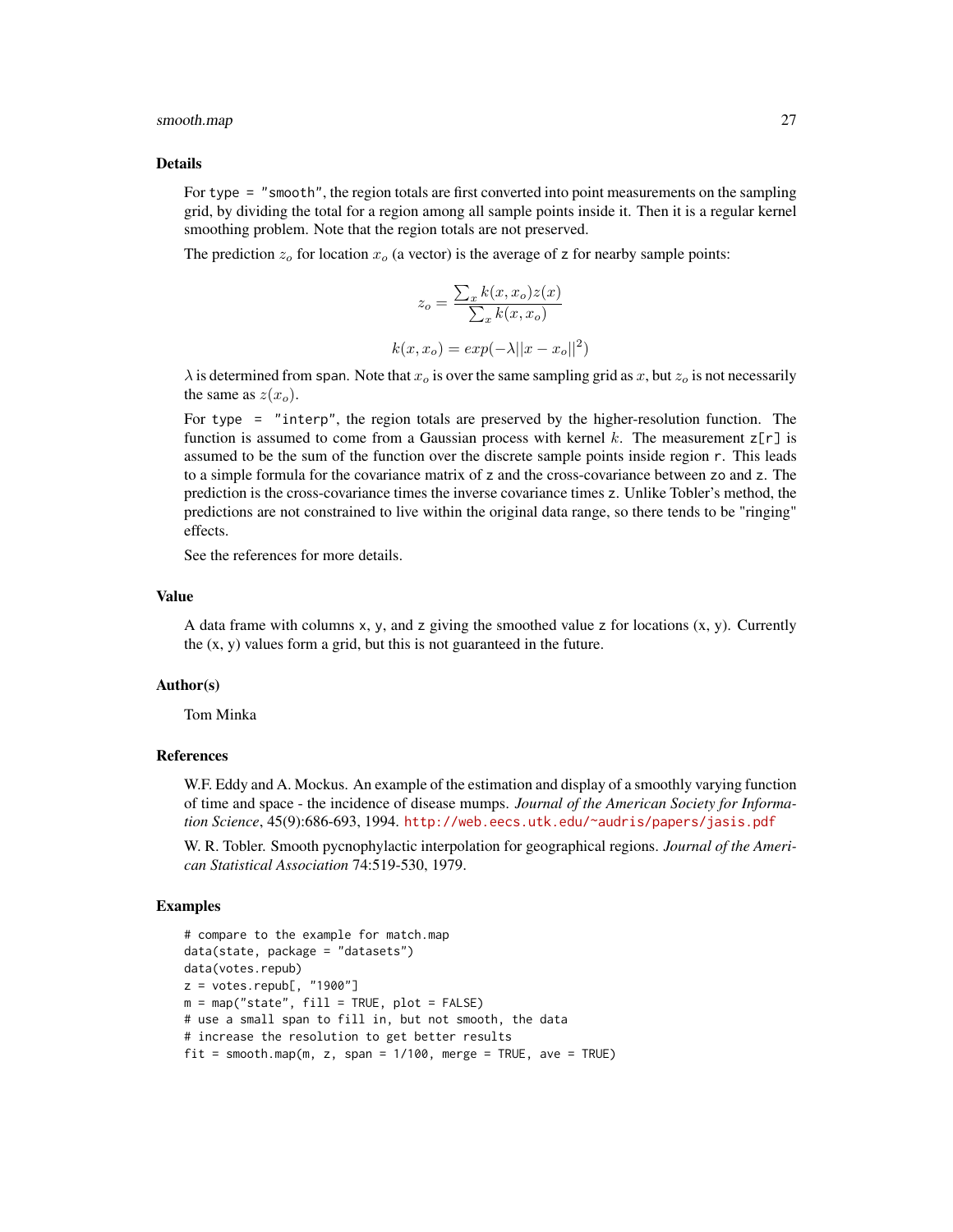```
mat = tapply(fit$z, fit[1:2], mean)
gray.colors \leq function(n) gray(rev(0:(n - 1))/n)
par(bg = "blue")filled.contour(mat, color.palette = gray.colors, nlev = 32, asp = 1)
# another way to visualize:
image(mat, col = gray.colors(100))
# for a higher degree of smoothing:
# fit = smooth.map(m, z, merge = TRUE, ave = TRUE)
# interpolation, state averages are preserved:
# fit = smooth.map(m, z, merge = TRUE, ave = TRUE, type = "interp")
```
Spatial2map *Read SpatialPolygons and SpatialLines objects*

# <span id="page-27-1"></span>Description

These functions transform some classes provided by the package sp into a simple list that can be used by map().

#### Usage

```
SpatialPolygons2map(database, namefield=NULL)
SpatialLines2map(database, namefield=NULL)
```
#### Arguments

| database  | A Spatial Polygons or Spatial Lines object.                                                                                                                                                                                                                                                                      |
|-----------|------------------------------------------------------------------------------------------------------------------------------------------------------------------------------------------------------------------------------------------------------------------------------------------------------------------|
| namefield | The name of a data column in database to be used for naming the polygons (or<br>lines). If it is a vector of names, these are all used and separated by a colon '.'.<br>Not case sensitive. So if the database contains columns that only differ by case,<br>you get a warning and namefield is not used at all. |

#### Details

The 'map' list object only preserves co-ordinates and polygon names. All other information available in the original data is lost.

The option namefield is only taken into account if database is class Spatial[]DataFrame. namefield may be a vector of column names, e.g. to get polygons named as 'country:state'.

# Value

A list with four components: x, y, names, range, similar to the return value of map(). This data can be used as a database for map(). The lines and polygons are separated by NA.

# See Also

[map](#page-12-1),[SpatialPolygons](#page-0-0) (in the sp library), [readShapePoly](#page-0-0) (in the maptools library)

<span id="page-27-0"></span>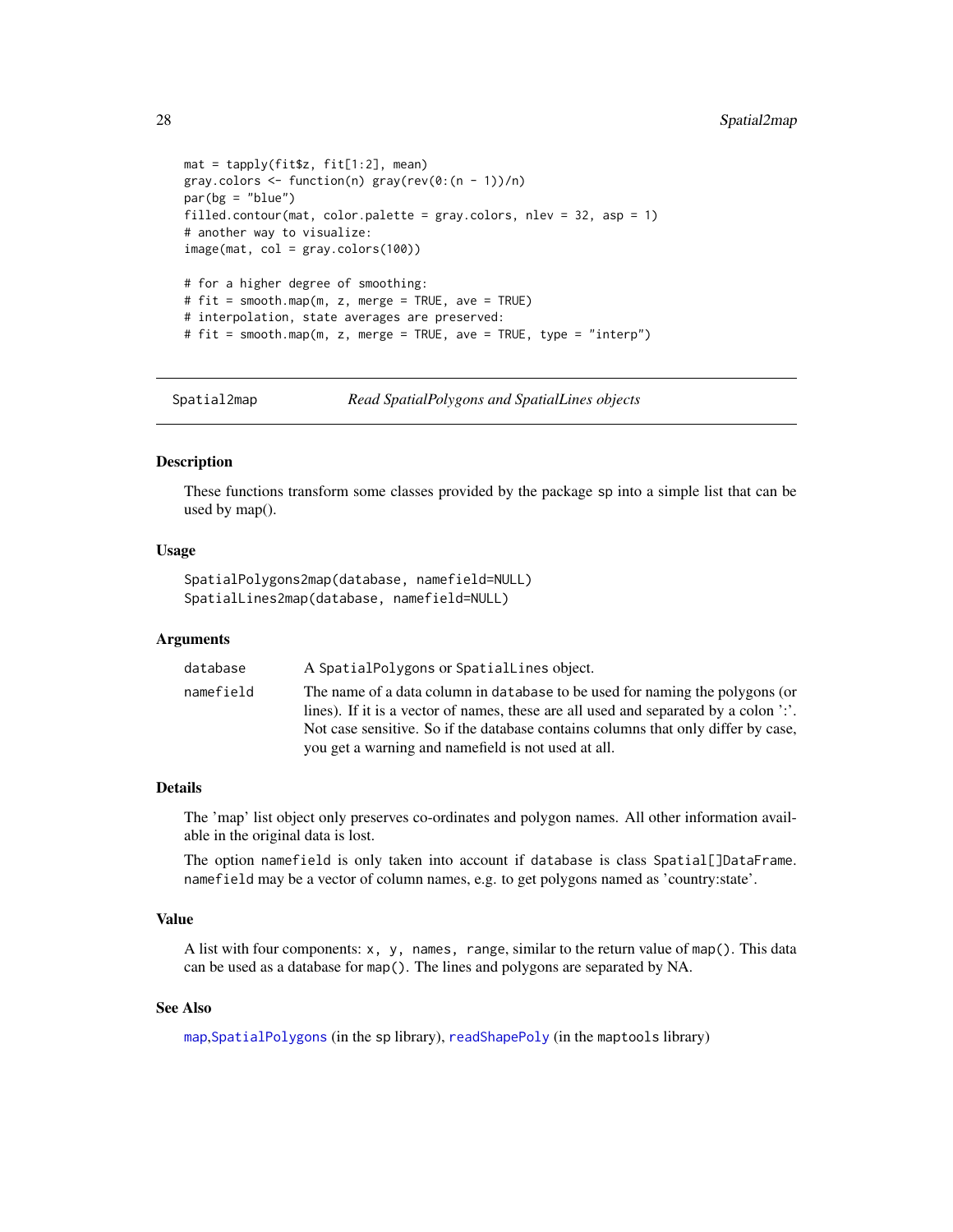<span id="page-28-1"></span><span id="page-28-0"></span>

This database produces a map of the states of the United States mainland generated from US Department of the Census data (see the reference).

# Usage

data(stateMapEnv)

# Format

The data file is merely a character string which specifies the name of an environment variable which contains the base location of the binary files used by the map drawing functions. This environment variable (R\_MAP\_DATA\_DIR for the datasets in the maps package) is set at package load time *if it does not already exist*. Hence setting the environment variable before loading the package can override the default location of the binary datasets.

# References

Richard A. Becker, and Allan R. Wilks, "Maps in S", *AT\&T Bell Laboratories Statistics Research Report [93.2], 1993.*

Richard A. Becker, and Allan R. Wilks, "Constructing a Geographical Database", *AT\&T Bell Laboratories Statistics Research Report [95.2], 1995.*

US Department of Commerce, Census Bureau, *County Boundary File,* computer tape, available from Customer Services, Bureau of the Census, Washingdon DC 20233.

# See Also

[map](#page-12-1).

# Examples

map('state', fill = TRUE, col = palette())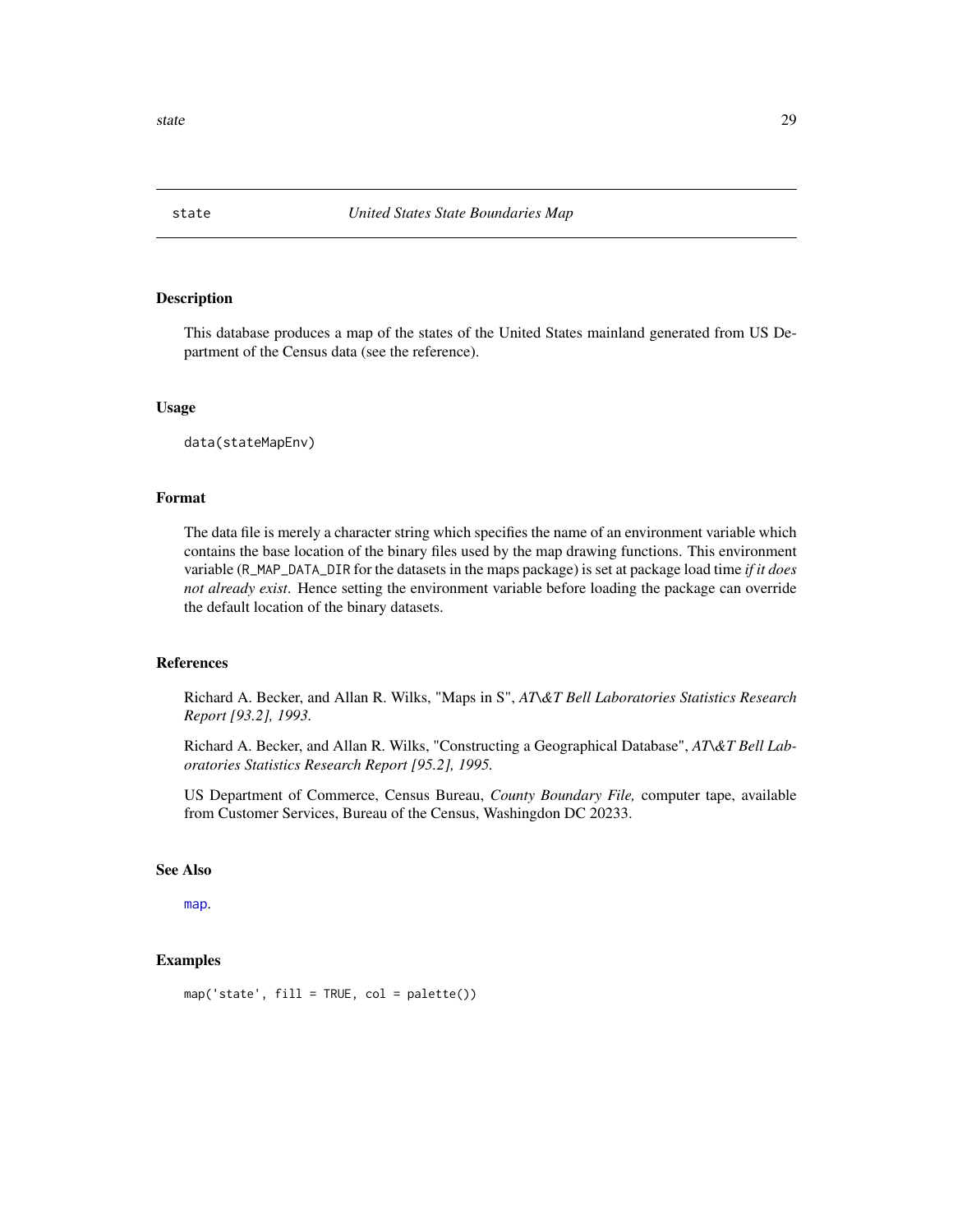This database produces a cartogram of the states of the United States mainland based on CartoDraw, roughly proportional to population (see references).

state.carto.center are coordinates of the state centers for annotation purposes.

# Usage

```
data(stateMapEnv)
data(state.carto.center)
```
# Format

The data file is merely a character string which specifies the name of an environment variable which contains the base location of the binary files used by the map drawing functions. This environment variable (R\_MAP\_DATA\_DIR for the datasets in the maps package) is set at package load time *if it does not already exist*. Hence setting the environment variable before loading the package can override the default location of the binary datasets.

# References

Richard A. Becker, and Allan R. Wilks, "Maps in S", *AT\&T Bell Laboratories Statistics Research Report [93.2], 1993.*

Richard A. Becker, and Allan R. Wilks, "Constructing a Geographical Database", *AT\&T Bell Laboratories Statistics Research Report [95.2], 1995.*

CartoDraw, <http://www.computer.org/csdl/trans/tg/2004/01/v0095-abs.html>

#### See Also

[map](#page-12-1).

```
map('state.carto', fill = TRUE, col = palette())
```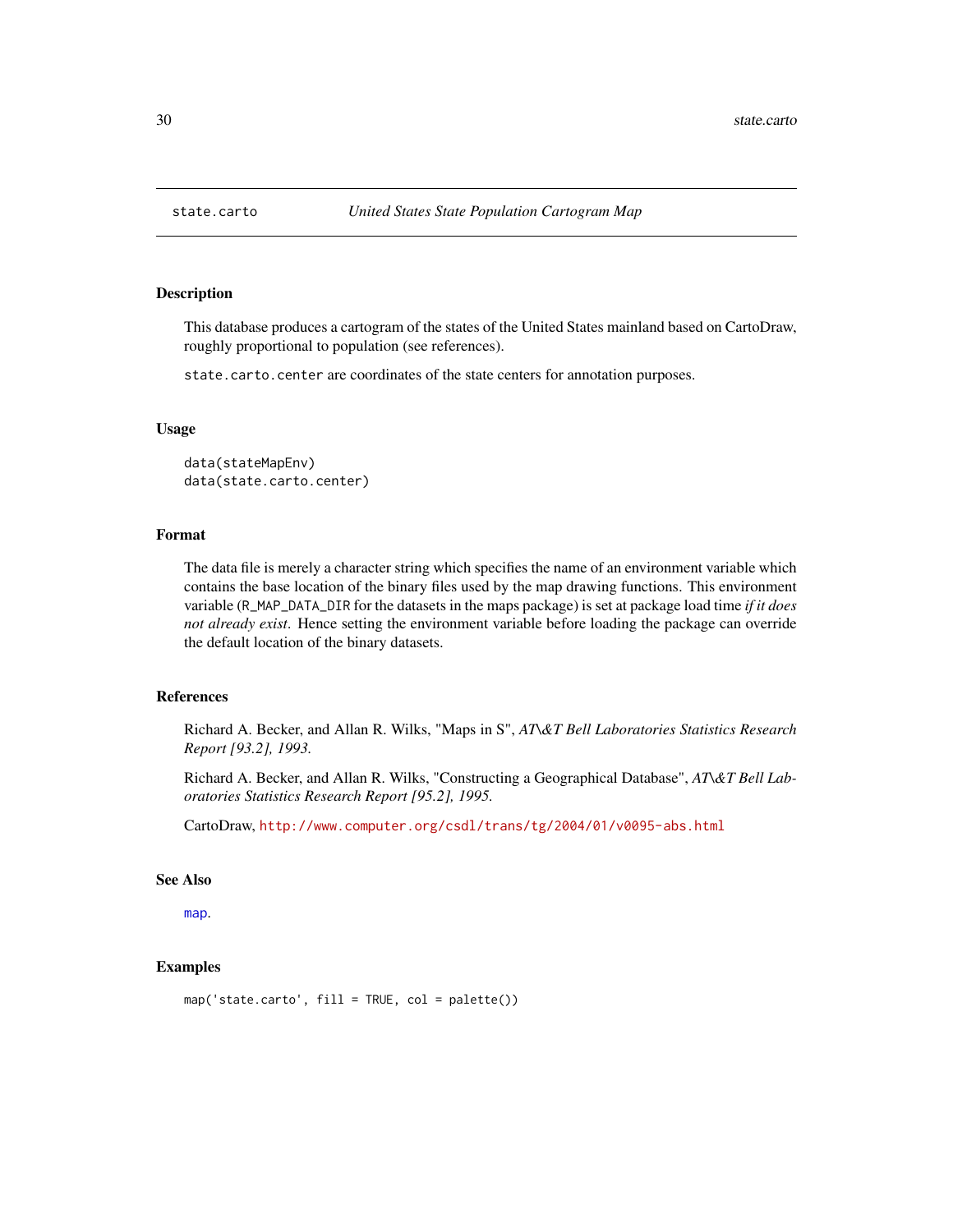<span id="page-30-1"></span><span id="page-30-0"></span>

A database matching FIPS codes to maps package state names.

# Usage

data(state.fips)

# Format

A list with 6 components, namely "fips", "ssa", "region", "division", "abb" and "polyname", containing the US Census Bureau FIPS, SSA, REGION and DIVISION numbers, the standard state abbreviation and the respective state polygon name. Note that "fips" is represented as an integer, so any leading zero (which is part of the fips code) is not shown by default.

# See Also

[county.fips](#page-4-1)

state.vbm *United States State Visibility Base Map*

#### Description

This database produces a map of the states of the United States mainland. The Visibility Base Map was created by Mark Monmonier to provide simplified state shapes with sufficient areas to allow annotations in even the small states.

state.vbm.center are coordinates of the state centers for annotation purposes. The states are alphabetically ordered, in the same order as the map. So state names can be matched via e.g. map(state.vbm, plot=FALSE)\$name.

#### Usage

```
data(state.vbmMapEnv)
data(state.vbm.center)
```
# Format

The data file is merely a character string which specifies the name of an environment variable which contains the base location of the binary files used by the map drawing functions. This environment variable (R\_MAP\_DATA\_DIR for the datasets in the maps package) is set at package load time *if it does not already exist*. Hence setting the environment variable before loading the package can override the default location of the binary datasets.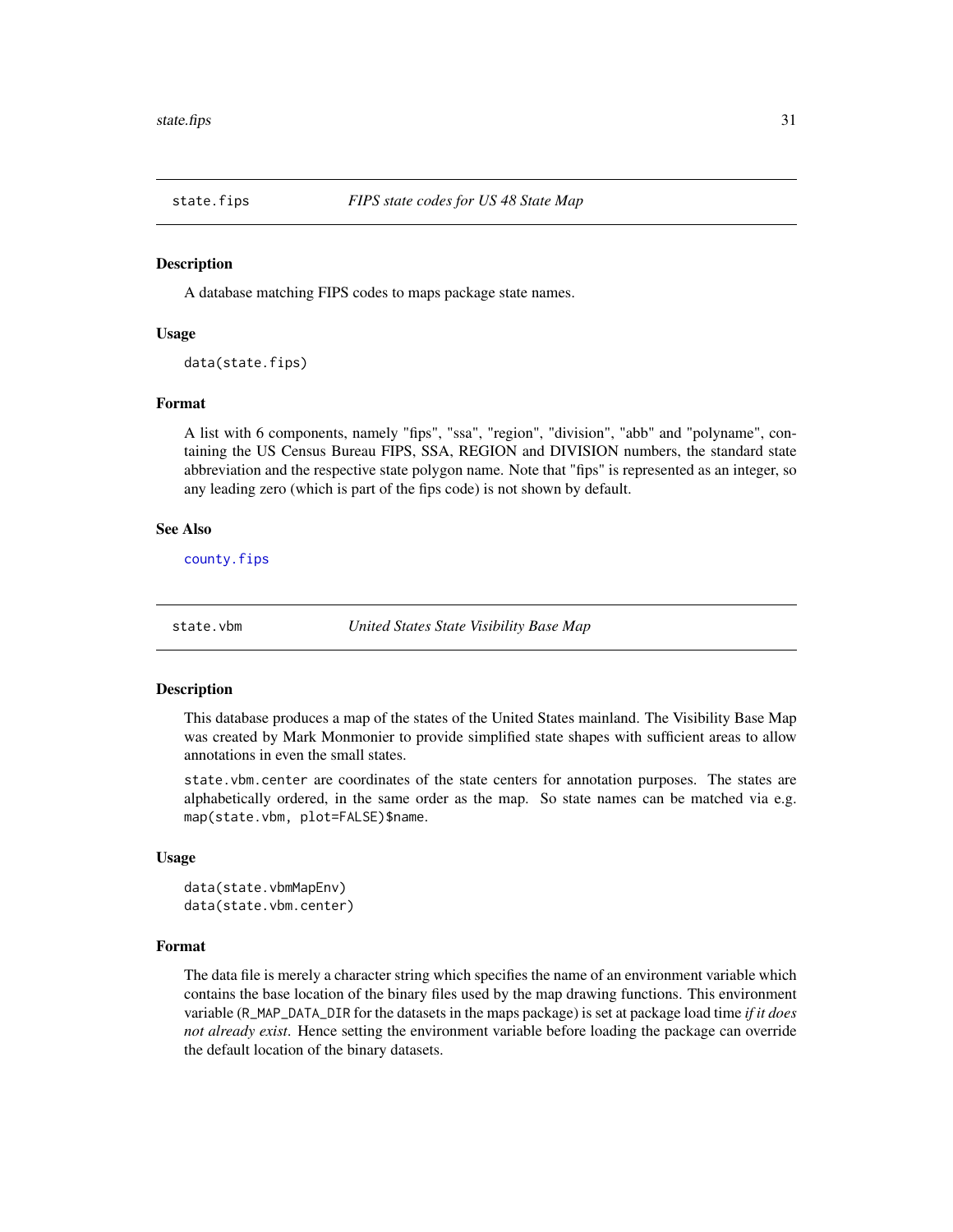# <span id="page-31-0"></span>References

Richard A. Becker, and Allan R. Wilks, "Maps in S", *AT\&T Bell Laboratories Statistics Research Report [93.2], 1993.*

Richard A. Becker, and Allan R. Wilks, "Constructing a Geographical Database", *AT\&T Bell Laboratories Statistics Research Report [95.2], 1995.*

Mark Monmonier and George Schnell, "The Study of Population", *Elements, Patterns, Processes. Charles E. Merrill. Columbus, OH. 1982.*

### See Also

[map](#page-12-1).

# Examples

map('state.vbm', fill = TRUE, col = palette())

<span id="page-31-1"></span>

us.cities *Database of US cities*

# Description

This database is of us cities of population greater than about 40,000. Also included are state capitals of any population size.

# Format

A list with 6 components, namely "name", "country.etc", "pop", "lat", "long", and "capital", containing the city name, the state abbreviation, approximate population (as at January 2006), latitude, longitude and capital status indication (0 for non-capital, 1 for capital, 2 for state capital.

# **NOTE**

Some of the city names may be out of date. Please send any corrections to the package maintainer.

# See Also

[map.cities](#page-17-1)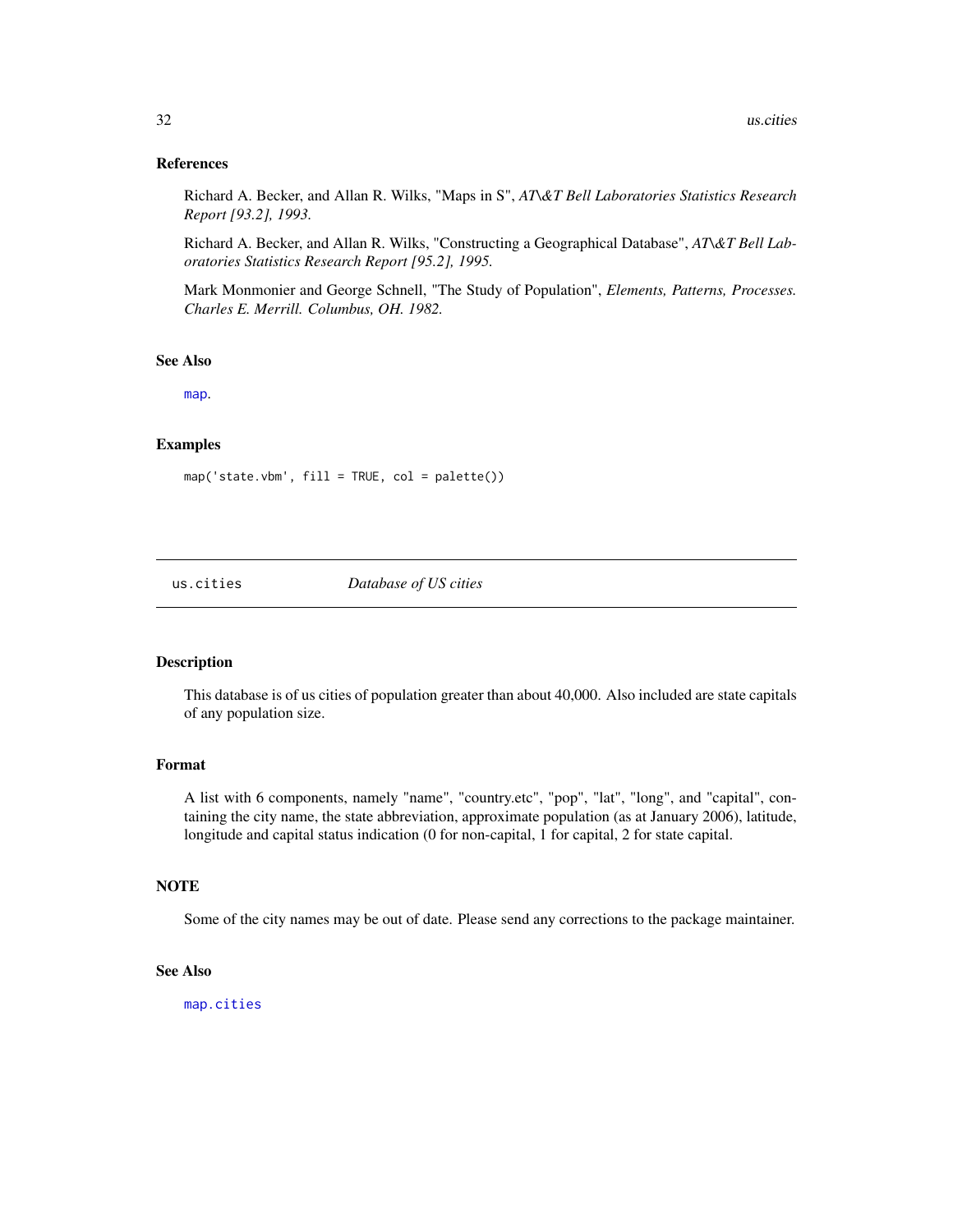This database produces a map of the United States mainland generated from US Department of the Census data (see the reference).

# Usage

data(usaMapEnv)

# Format

The data file is merely a character string which specifies the name of an environment variable which contains the base location of the binary files used by the map drawing functions. This environment variable (R\_MAP\_DATA\_DIR for the datasets in the maps package) is set at package load time *if it does not already exist*. Hence setting the environment variable before loading the package can override the default location of the binary datasets.

# References

Richard A. Becker, and Allan R. Wilks, "Maps in S", *AT\&T Bell Laboratories Statistics Research Report [93.2], 1993.*

Richard A. Becker, and Allan R. Wilks, "Constructing a Geographical Database", *AT\&T Bell Laboratories Statistics Research Report [95.2], 1995.*

US Department of Commerce, Census Bureau, *County Boundary File,* computer tape, available from Customer Services, Bureau of the Census, Washingdon DC 20233.

# See Also

[map](#page-12-1).

# Examples

map('usa')

<span id="page-32-1"></span><span id="page-32-0"></span>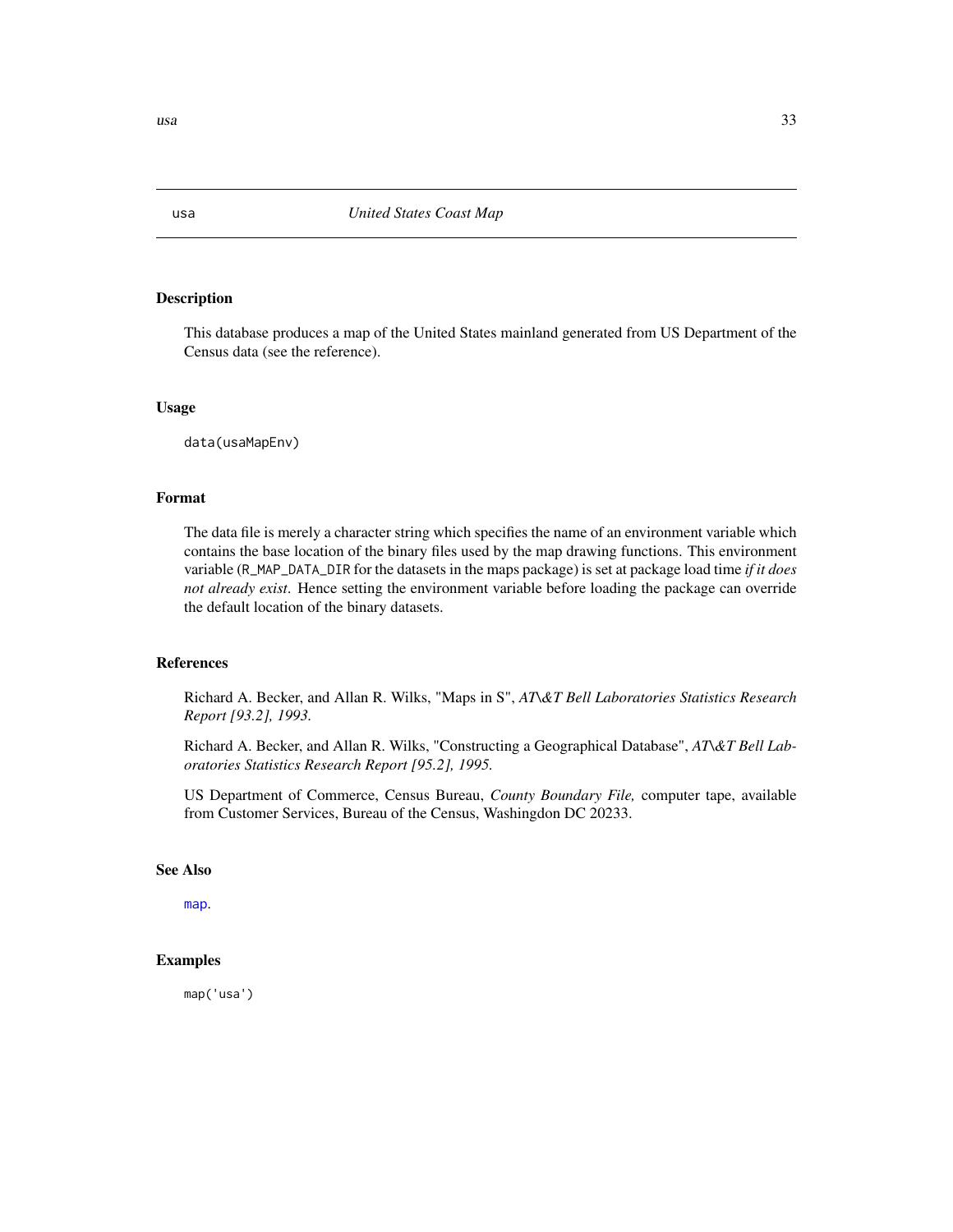<span id="page-33-1"></span><span id="page-33-0"></span>

This updated (2013) world map is imported from the Natural Earth project (the 1:50m resolution version). It replaces a much older version based on the CIA World Data Bank II data. That older version is still temporarily included in the package (but deprecated) and can reached as legacy\_world. In the future this old package will only be available via txpeh mapdata  $(v2.3.0)$ .

# Usage

data(worldMapEnv)

# Format

The data file is merely a character string which specifies the name of an environment variable which contains the base location of the binary files used by the map drawing functions. This environment variable (R\_MAP\_DATA\_DIR\_WORLD) is set at package load time *if it does not already exist*. Hence setting the environment variable before loading the package can override the default location of the binary datasets.

During a transition period (maps version 3.0–1) it is possible to switch to the old legacy map using the function world.legacy(TRUE) or by setting the setting the environment variable R\_MAP\_DATA\_LEGACY=TRUE prior to loading the package.

# Details

As of version 3.1, the world database no longer contains any lakes. These have been moved to a separate database called lakes.

#### Source

The Natural Earth data set is available from <http://www.naturalearthdata.com>.

#### References

Richard A. Becker, and Allan R. Wilks, "Maps in S", *AT\&T Bell Laboratories Statistics Research Report [93.2], 1993.*

Richard A. Becker, and Allan R. Wilks, "Constructing a Geographical Database", *AT\&T Bell Laboratories Statistics Research Report [95.2], 1995.*

# See Also

[map](#page-12-1),[world.legacy](#page-35-1),[legacy\\_world](#page-11-1),[lakes](#page-10-1)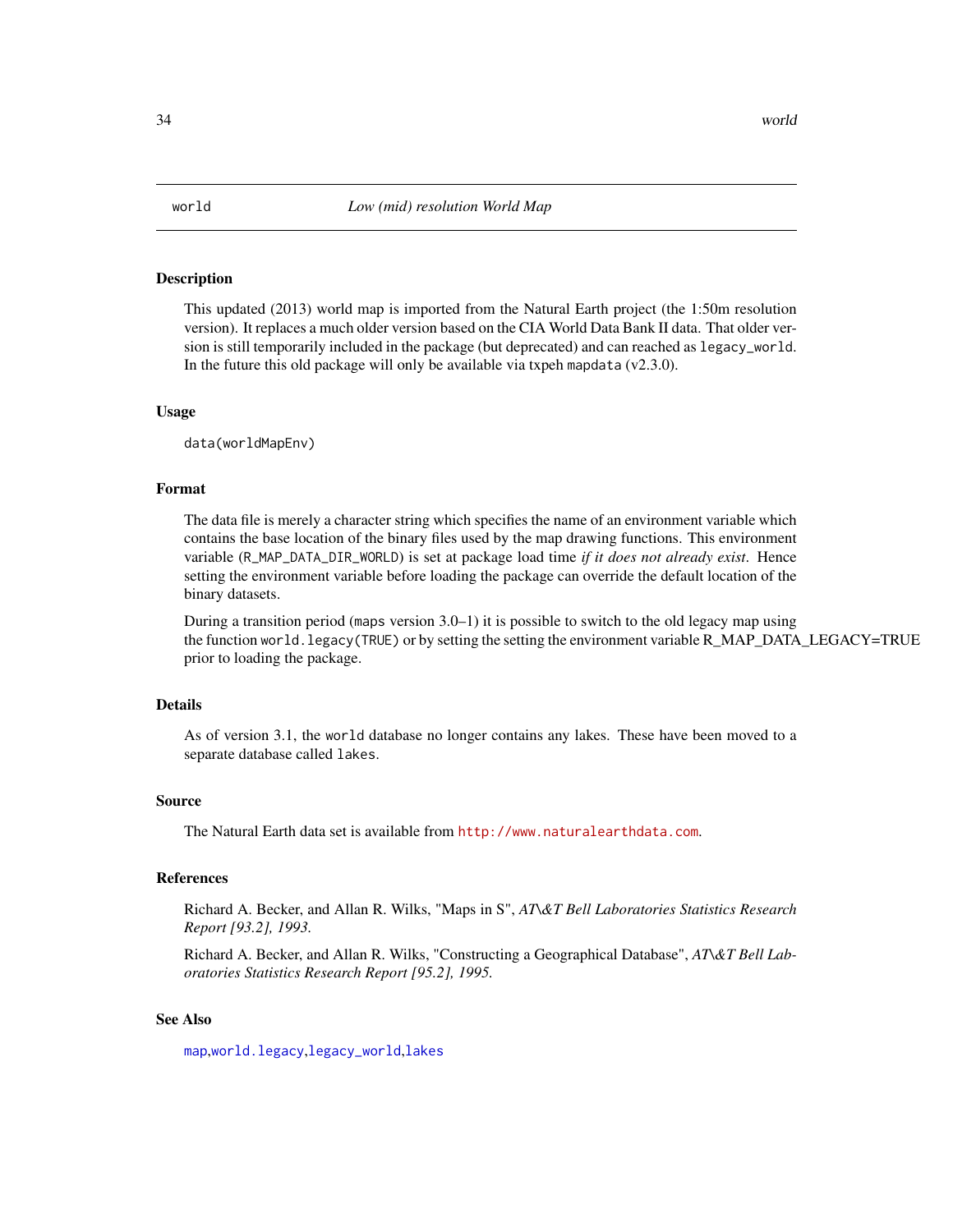#### <span id="page-34-0"></span>world.cities 35

#### Examples

```
# notice how some polygons extend beyond the [-180,180] interval:
map('world', fill = TRUE, col = 1:10)
# if you wrap at [-180,180], you also can get a clean closure of Antarctica
map('world', fill = TRUE, col = 1:10, wrap=c(-180,180) )
```
<span id="page-34-1"></span>

#### world.cities *Database of world cities*

# Description

This database is primarily of world cities of population greater than about 40,000. Also included are capital cities of any population size, and many smaller towns.

# Usage

```
data(world.cities)
```
#### Format

A list with 6 components, namely "name", "country.etc", "pop", "lat", "long", and "capital", containing the city name, the country name, approximate population (as at January 2006), latitude, longitude and capital status indication (0 for non-capital, 1 for capital, 2 for China Municipalities, and 3 for China Provincial capitals)

# **NOTE**

Some of the country names and city names may be out of date. Please send any corrections to the package maintainer.

#### Source

The data were originally obtained from Stefan Helders' website [http://www.world-gazetteer.](http://www.world-gazetteer.com) [com](http://www.world-gazetteer.com), which now redirects to <http://www.populationmondiale.com>. There are no recent updates available.

# See Also

[map.cities](#page-17-1)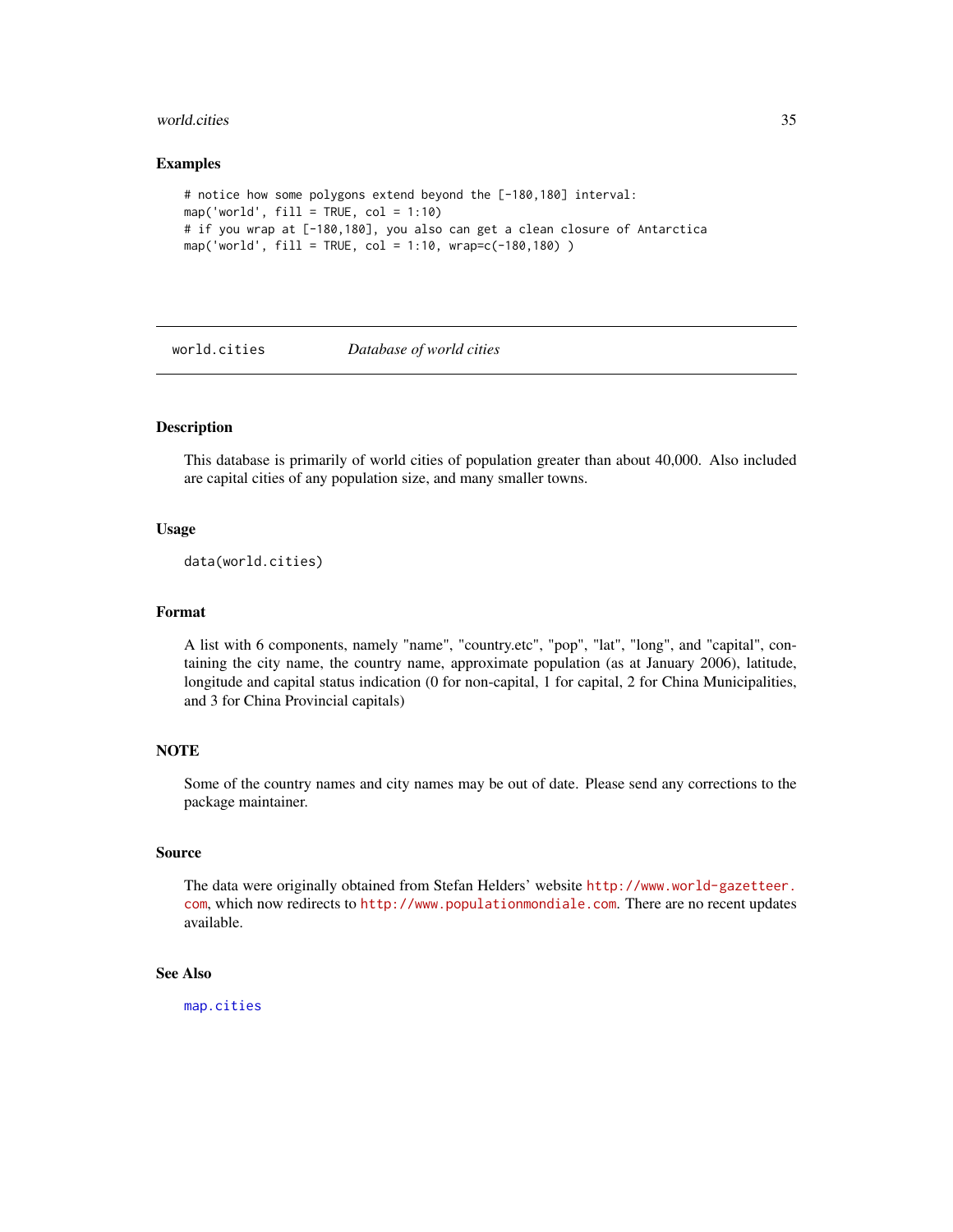<span id="page-35-1"></span><span id="page-35-0"></span>

A function to switch the "world" map to the old (1990) version and back.

#### Usage

```
world.legacy(wl=FALSE)
```
# Arguments

wl Set to TRUE to switch to the old world map. Set FALSE to switch back to the new map. In either case, the old legacy map can always be reached as legacy\_world.

#### Details

This function is DEPRECATED!

This function switches the "world" database to the old (1990) version. It is provided temporarily for cases where the new updated world map causes problems. In this way, code may run unchanged and still use the legacy world data base. It is highly recommended, though, to use this possibility only as a last resource. Addressing mapdata::worldLores directly or updating code to use the new data base is the recommended option.

The new version is updated to about 2013, so has many new countries that did not exist in 1990 (e.g. in Central and Eastern Europe).

This function will be removed from the maps package in future releases. The legacy world database remains available as worldLores from the mapdata package.

# See Also

[map](#page-12-1),[world](#page-33-1),[legacy\\_world](#page-11-1)

world2 *Pacific Centric Low resolution World Map*

# **Description**

This is an alternative version of the world database based on latitudes [0, 360), which then has the Pacific Ocean in the centre of the map.

#### Usage

data(world2MapEnv)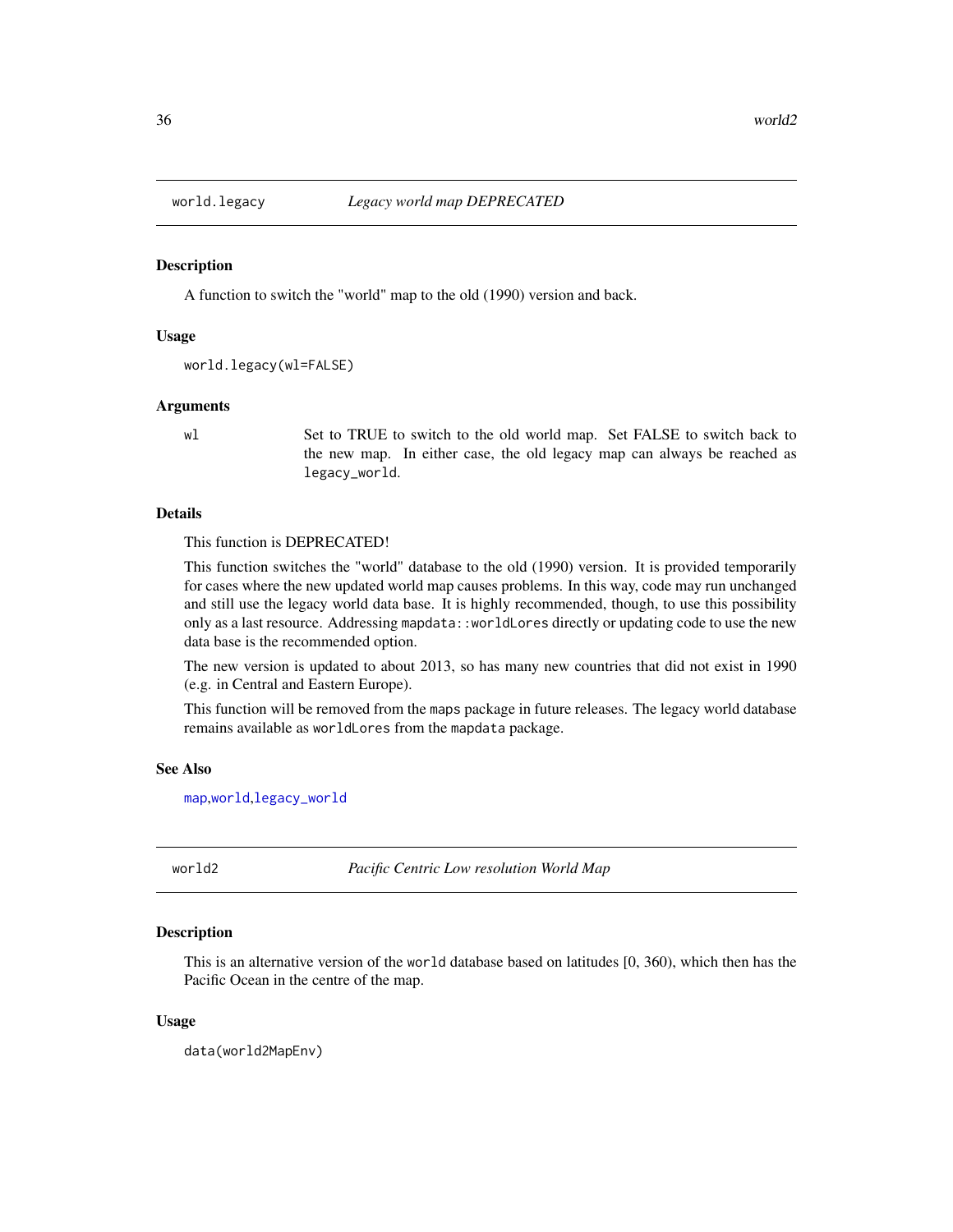# <span id="page-36-0"></span> $\omega$  and  $\omega$  37

# Format

The data file is merely a character string which specifies the name of an environment variable which contains the base location of the binary files used by the map drawing functions. This environment variable (R\_MAP\_DATA\_DIR\_WORLD for the datasets in the maps package) is set at package load time *if it does not already exist*. Hence setting the environment variable before loading the package can override the default location of the binary datasets.

# **NOTE**

This data set is in fact largely obsolete. Often the same (more general) result can be obtained by using wrapping:

map("world", wrap=c(0,360))

This will also work fine with fill=TRUE or any other appropriate longitude interval (e.g. c(-90, 270)).

However, world2 is useful when setting xlim to an interval crossing the 180 meridian.

# Source

The Natural Earth data set is available from <http://www.naturalearthdata.com>.

# References

Richard A. Becker, and Allan R. Wilks, "Maps in S", *AT\&T Bell Laboratories Statistics Research Report [93.2], 1993.*

Richard A. Becker, and Allan R. Wilks, "Constructing a Geographical Database", *AT\&T Bell Laboratories Statistics Research Report [95.2], 1995.*

#### See Also

[map](#page-12-1), [world](#page-33-1)

```
map('world2', xlim = c(100, 300))
map.axes()
# xlim is performed before wrapping:
map('world', wrap=c(0,360), xlim = c(100, 300))
# so to emulate "world2":
ww2 <- map('world', wrap=c(0,360), plot=FALSE, fill=TRUE)
map(ww2, xlim = c(100, 300), fill=True)
```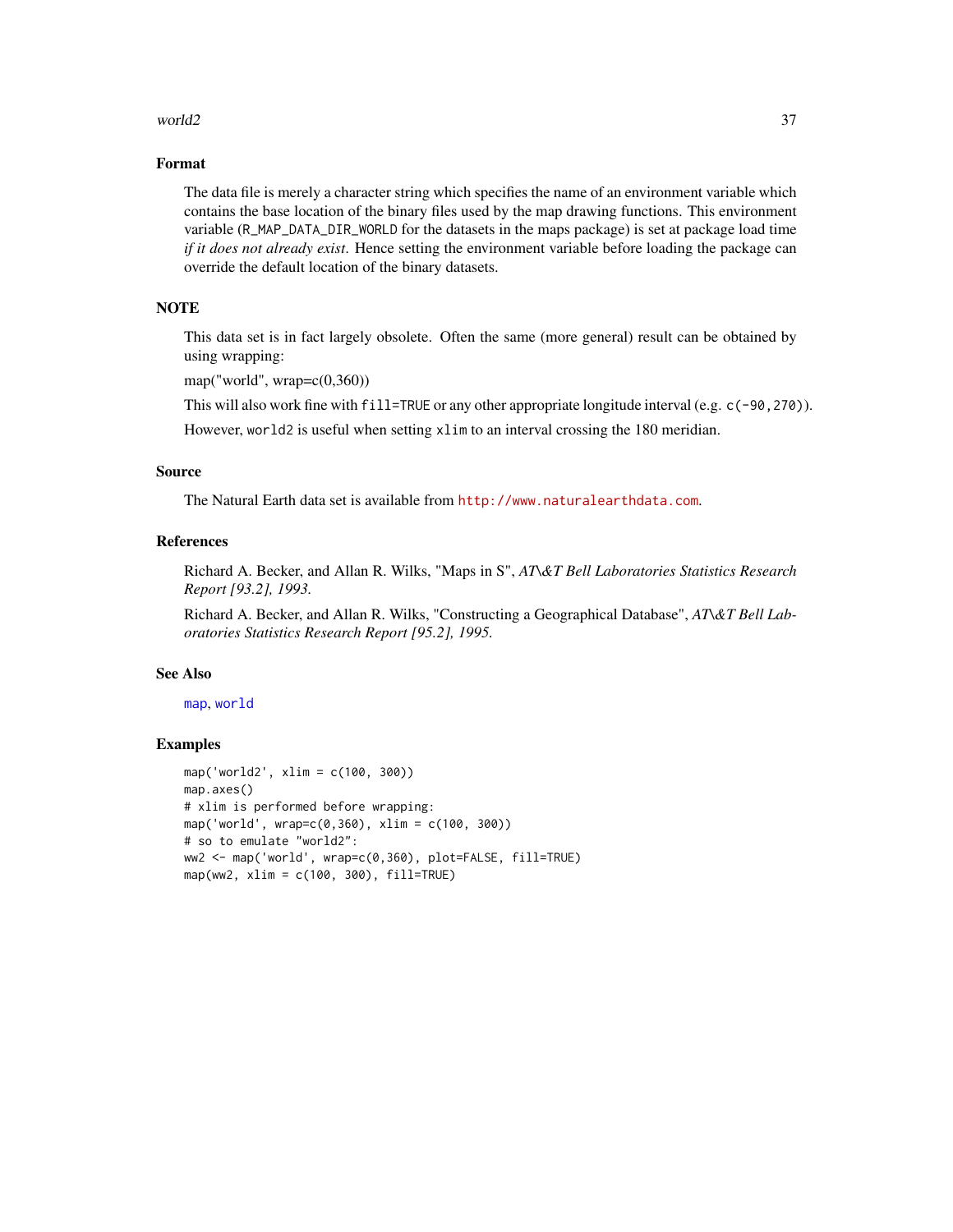# <span id="page-37-0"></span>Index

∗Topic datasets canada.cities , [4](#page-3-0) county , [4](#page-3-0) county.fips, [5](#page-4-0) france, [6](#page-5-0) iso3166 , [9](#page-8-0) italy , [10](#page-9-0) lakes , [11](#page-10-0) legacy\_world , [12](#page-11-0) nz , [25](#page-24-0) ozone, [25](#page-24-0) state , [29](#page-28-0) state.carto, [30](#page-29-0) state.fips, [31](#page-30-0) state.vbm , [31](#page-30-0) us.cities , [32](#page-31-0) usa , [33](#page-32-0) world , [34](#page-33-0) world.cities , [35](#page-34-0) world2 , [36](#page-35-0) ∗Topic dplot area.map , [2](#page-1-0) match.map, [23](#page-22-0) smooth.map , [26](#page-25-0) ∗Topic hplot map , [13](#page-12-0) map.axes, [17](#page-16-0) map.cities, [18](#page-17-0) map.scale, [20](#page-19-0) map.text, [21](#page-20-0) ∗Topic iplot identify.map , [7](#page-6-0) map.where, [22](#page-21-0) area.map , [2](#page-1-0) canada.cities , [4](#page-3-0) , *[19](#page-18-0)*

county , [4](#page-3-0) , *[13](#page-12-0)* county.fips , [5](#page-4-0) , *[31](#page-30-0)* countyMapEnv *(*county *)* , [4](#page-3-0) Deprecated *(*maps-deprecated *)* , [23](#page-22-0)

france, [6](#page-5-0) franceMapEnv *(*france *)* , [6](#page-5-0)

grep , *[24](#page-23-0)*

identify , *[7](#page-6-0)* identify.default , *[7](#page-6-0)* identify.map , [7](#page-6-0) iso.alpha *(*iso.expand *)* , [8](#page-7-0) iso.expand , [8](#page-7-0) , *[10](#page-9-0)* iso3166, [9](#page-8-0), 9 italy , [10](#page-9-0) italyMapEnv *(*italy *)* , [10](#page-9-0)

lakes , [11](#page-10-0) , *[34](#page-33-0)* lakesMapEnv *(*lakes *)* , [11](#page-10-0) legacy\_world , [12](#page-11-0) , *[34](#page-33-0)* , *[36](#page-35-0)* legacy\_world2 *(*legacy\_world *)* , [12](#page-11-0) legacy\_world2MapEnv *(*legacy\_world *)* , [12](#page-11-0) legacy\_worldMapEnv *(*legacy\_world *)* , [12](#page-11-0)

map, [2](#page-1-0), [3](#page-2-0), [5](#page-4-0), [6](#page-5-0), [11](#page-10-0), [12](#page-11-0), [13](#page-12-0), [21](#page-20-0)[–25](#page-24-0), [28](#page-27-0)[–30](#page-29-0), *[32](#page-31-0) [–34](#page-33-0)* , *[36,](#page-35-0) [37](#page-36-0)* map.axes , *[16](#page-15-0)* , [17](#page-16-0) , *[20](#page-19-0)* map.cities , *[4](#page-3-0)* , [18](#page-17-0) , *[32](#page-31-0)* , *[35](#page-34-0)* map.grid , *[16](#page-15-0)* map.scale , *[16](#page-15-0)* , [20](#page-19-0) map.text , *[9](#page-8-0)* , *[16](#page-15-0)* , [21](#page-20-0) map.where , *[7](#page-6-0)* , [22](#page-21-0) mapproject , *[3](#page-2-0)* , *[14](#page-13-0)* , *[19](#page-18-0)* maps-deprecated, [23](#page-22-0) match.map , *[2](#page-1-0)* , *[9](#page-8-0)* , [23](#page-22-0) , *[26](#page-25-0)*

nz , [25](#page-24-0) nzMapEnv *(*nz *)* , [25](#page-24-0)

ozone, [25](#page-24-0)

par , *[15](#page-14-0)*